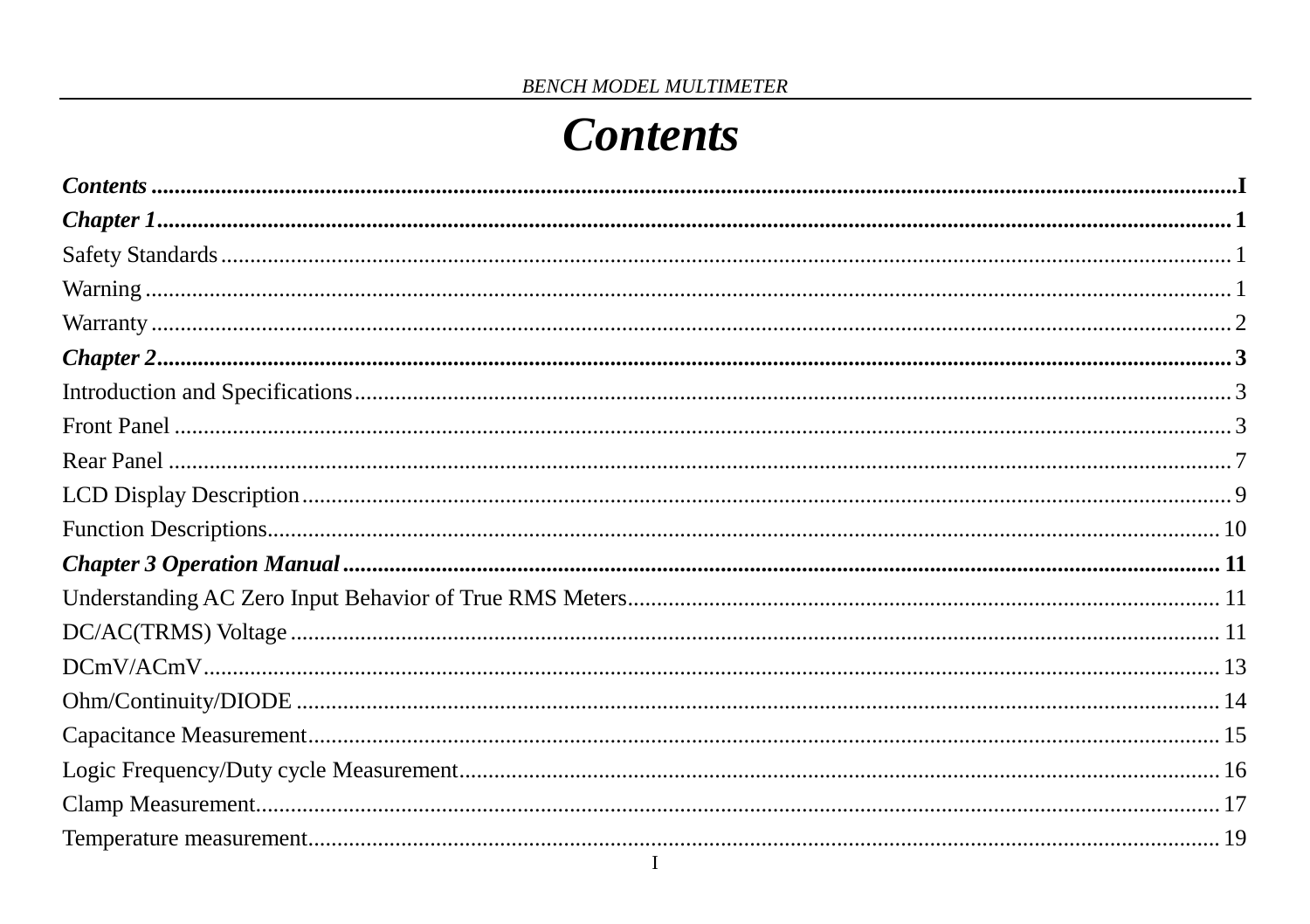| $DC A / AC A measurement \dots 22$ |  |
|------------------------------------|--|
|                                    |  |
|                                    |  |
|                                    |  |
|                                    |  |
|                                    |  |
|                                    |  |
|                                    |  |
|                                    |  |
|                                    |  |
|                                    |  |
|                                    |  |
|                                    |  |
|                                    |  |
|                                    |  |
|                                    |  |
|                                    |  |
| $Chapter 6 Accessories 35$         |  |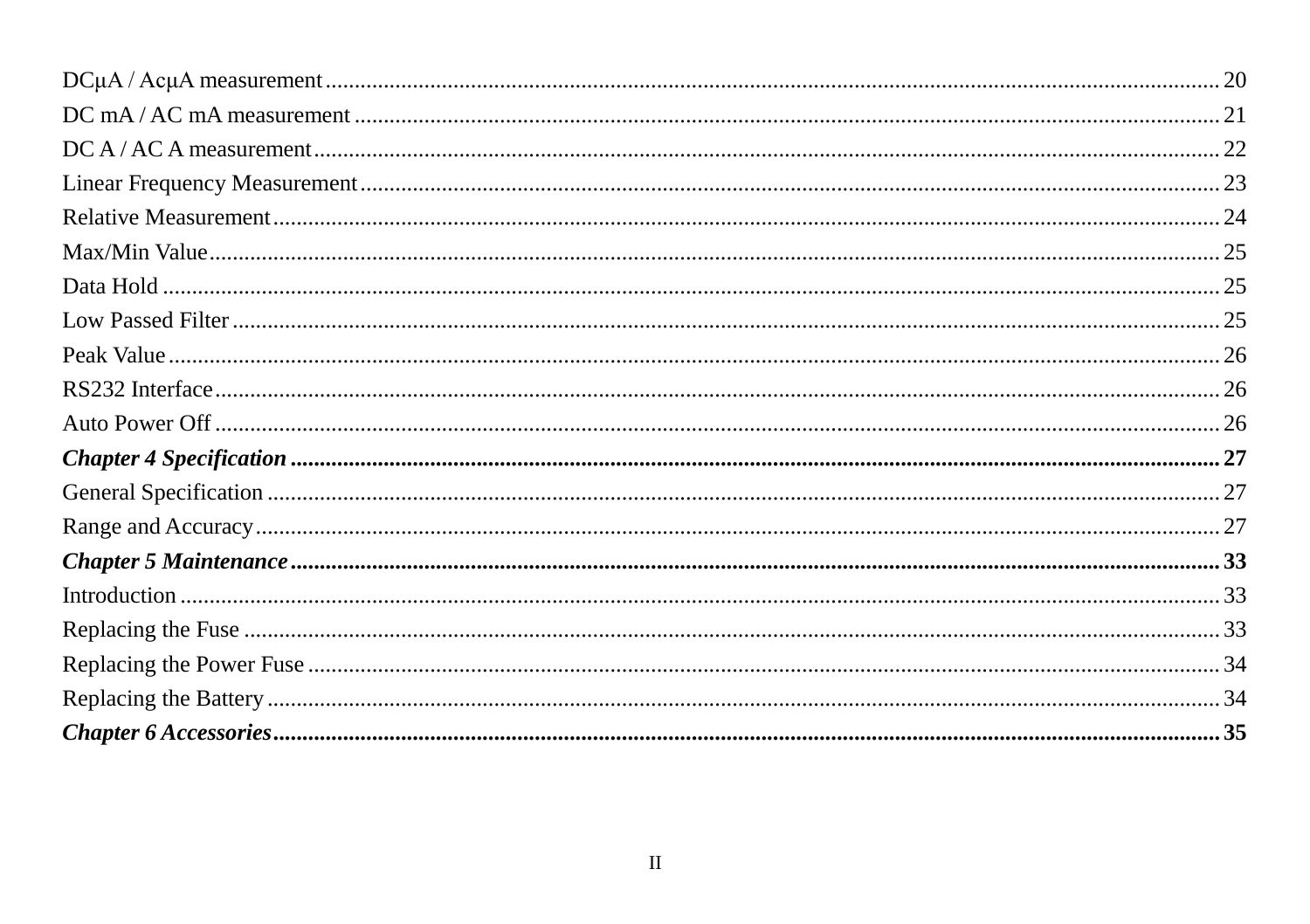# *Chapter 1*

# <span id="page-2-1"></span><span id="page-2-0"></span>**Safety Standards**

This style of digital multimeter is designed and manufactured according to the safety requirements set out by the IEC61010-1 standards for electronic test instruments . Its design and manufacture is strictly based on the provisions in the 1000V CAT II of IEC61010-1 and the Stipulation of 2-Pollution Grade.

# <span id="page-2-2"></span>**Warning**

To avoid possible electric shock, personal injury, or death, read the following before using the Meter:

- Use the Meter only as specified in this manual, or the protection provided by the Meter might be impaired.
- Do not use the Meter in wet environments.
- Inspect the Meter before using it. Do not use the Meter if it appears damaged.
- Inspect the test leads before use. Do not use them if insulation is damaged or metal is exposed. Check the test leads for continuity. Replace damaged test leads before using the Meter.
- Verify the Meter's operation by measuring a known voltage before and after using it. Do not use the Meter if it operates abnormally. Protection may be impaired. If in doubt, have the Meter serviced.
- Whenever it is likely that safety protection has been impaired, make the Meter inoperative and secure it against any unintended operation.
- Have the Meter serviced only by qualified service personnel.
- Do not apply more than the rated voltage, as marked on the Meter, between the terminal or between any terminal and earth ground.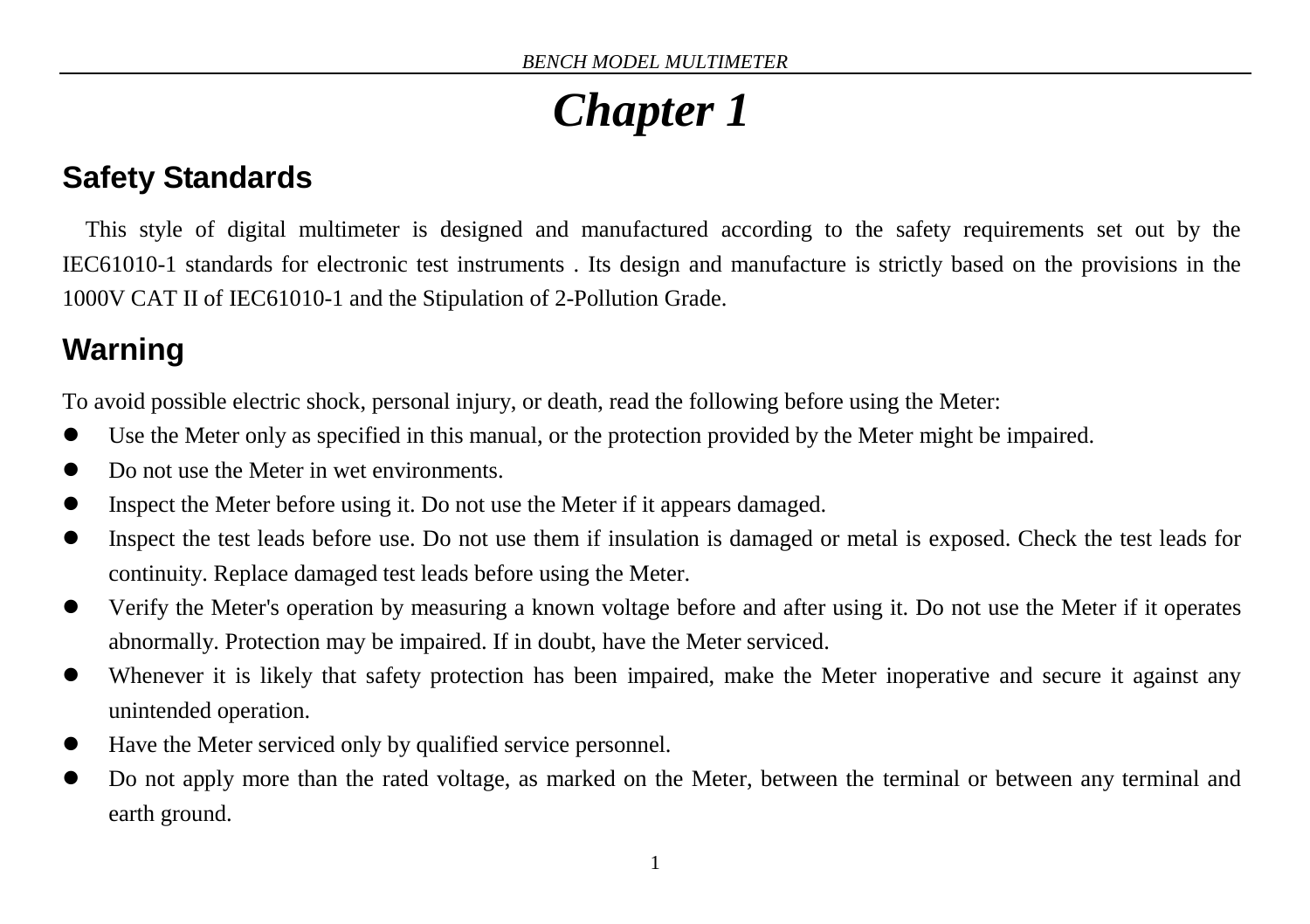- Always use the power cord and connector appropriate for the voltage and outlet of the country or location in which you are working.
- Remove test leads from the Meter before opening the case.
- Never remove the cover or open the case of the Meter without first removing it from the main power source.
- Never operate the Meter with the cover removed or the case open.
- Use only the replacement fuses specified by the manual.
- Use the proper terminal, function and range for your measurements.
- Do not operate the Meter around explosive gas, vapor or dust.
- When using probes, keep your fingers behind the finger guards.
- When making electrical connections, connect the common test lead before connecting the live test lead. When disconnecting, disconnect the live test lead before disconnecting the common test lead.
- Disconnect circuit power and discharge all high voltage capacitors before testing resistance, continuity, diodes, or capacitance.
- Before measuring current, check the Meter's fuses and turn OFF power to the circuit before connecting the Meter to the circuit.
- When servicing the Meter, use only specified replacement parts.

## <span id="page-3-0"></span>**Warranty**

The meter is warranted to be free from defects in material and workmanship under normal use and service. The warranty period is one year and begins on the date of shipment. Parts, product repairs, and services are warranted for 18 months except for misused, altered, neglected, contaminated, or damaged by accident or abnormal conditions of operation or handling.This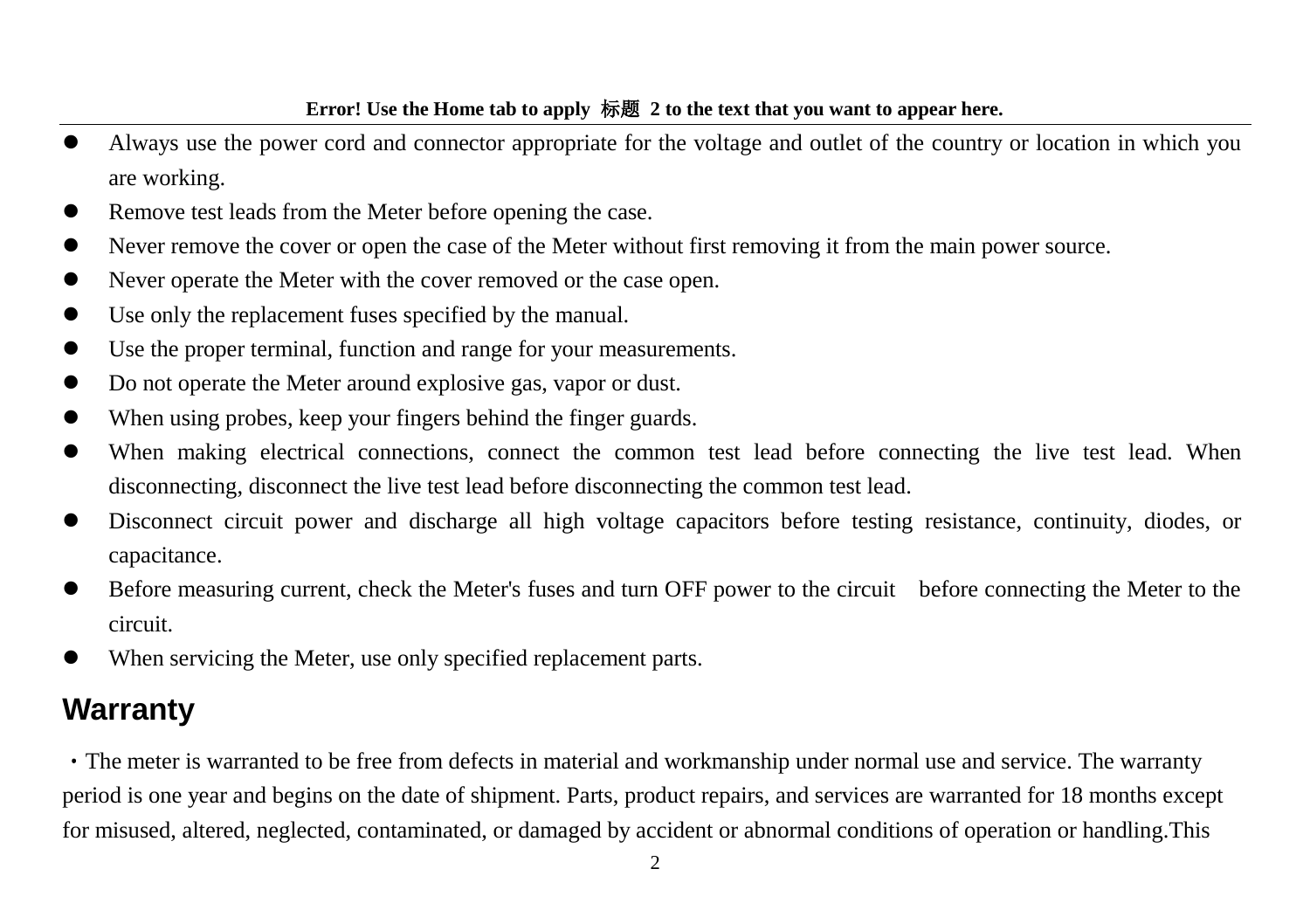<span id="page-4-0"></span>warranty does not apply to fuses, disposable batteries.

# *Chapter 2*

# <span id="page-4-1"></span>**Introduction and Specifications**

- 22000 Counts
- ACV and DCV up to 1000V
- 10μV Sensitivity for Voltage measurement.
- Linear Frequency 、Logic Frequency and Duty Measurement
- Capacity Range from 0.01nF to 220mF
- AC TRMS.
- Peak Max/Min value Measurement Function
- Max/Min, Relative Measurement Function
- Low Passed Filter Function
- RS-232 Optical Isolation Interface
- PC Software for Display Data Record and Data Analysis
- Power Supply Methods: 220V/110V AC(50~60Hz)、9V 6F22 Battery、1.5×6 AA Battery
- Temperature Measurement
- Clamp Measurement

# <span id="page-4-2"></span>**Front Panel**

Front panel as below: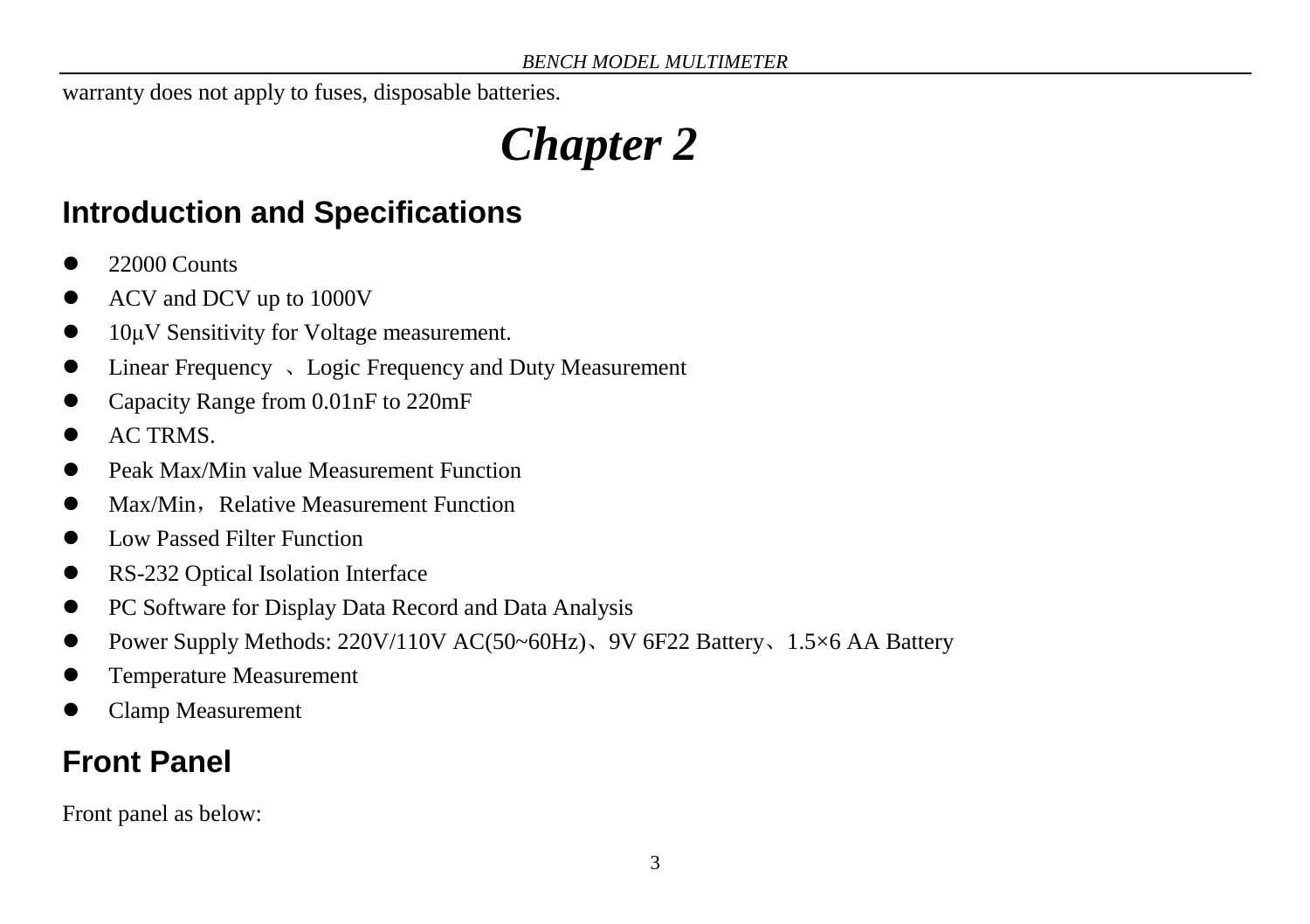

#### **Front Panel Features**

1. **V**Ω**Hz** Terminal

Input positive terminal for all measurement except current measurement , connected with red test leads.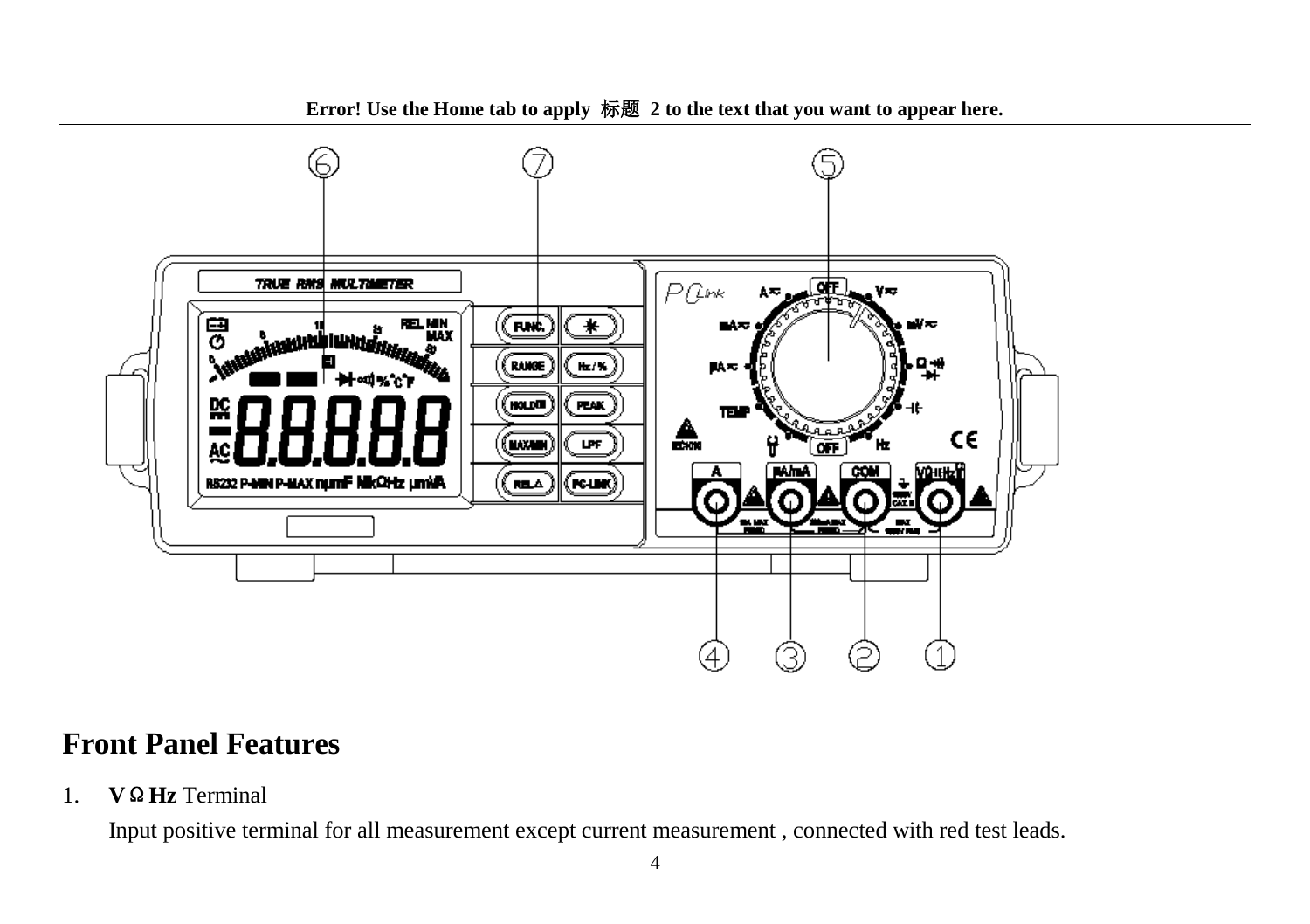#### 2. **COM** Terminal

Input common terminal for all measurement , connected with black test leads.

3. μ**A/mA** Terminal

Input positive terminal for current measurement ( $\mu$  A/mA), connected with red test lead.

4. **A** Terminal

Input positive terminal for current measurement (A) , connected with red test lead.

#### 5. **Rotary Switch**

Switching positions correspondingly when changing different input signals.

**Note:** Switching position before changing signals in case caused damage.

- 6. **Display Screen**
- 7. **Button**

## **Button Description**

| <b>Name</b>                 | <b>Description</b>                                                                                    |
|-----------------------------|-------------------------------------------------------------------------------------------------------|
| <b>FUNC</b>                 | Function toggling                                                                                     |
| $\mathcal{L}_{\mathcal{C}}$ | Back Light (Wake up), press this button can wake the meter in auto power off mode                     |
| <b>RANGE</b>                | Toggle to manual mode in autorange mode, increase range in manual mode; toggle to autorange mode when |
|                             | pressing longer than 1 S in manual mode.                                                              |
| Hz                          | Under frequency measurement, toggle from frequency to duty.                                           |
| <b>HOLD</b>                 | Select hold function., when the measuing value overload , Display 'OL';                               |
| <b>PEAK</b>                 | Select peak function: The peak values are stored in external Capacitors.                              |
| <b>MAX/MIN</b>              | Select max/min function: The meter displays the maximum or minimum value.                             |
| LPF                         | To activate the low passed filter function, most of noise above 1 KHz will decay greatly.             |
| REL A                       | LCD panel displays relative value.                                                                    |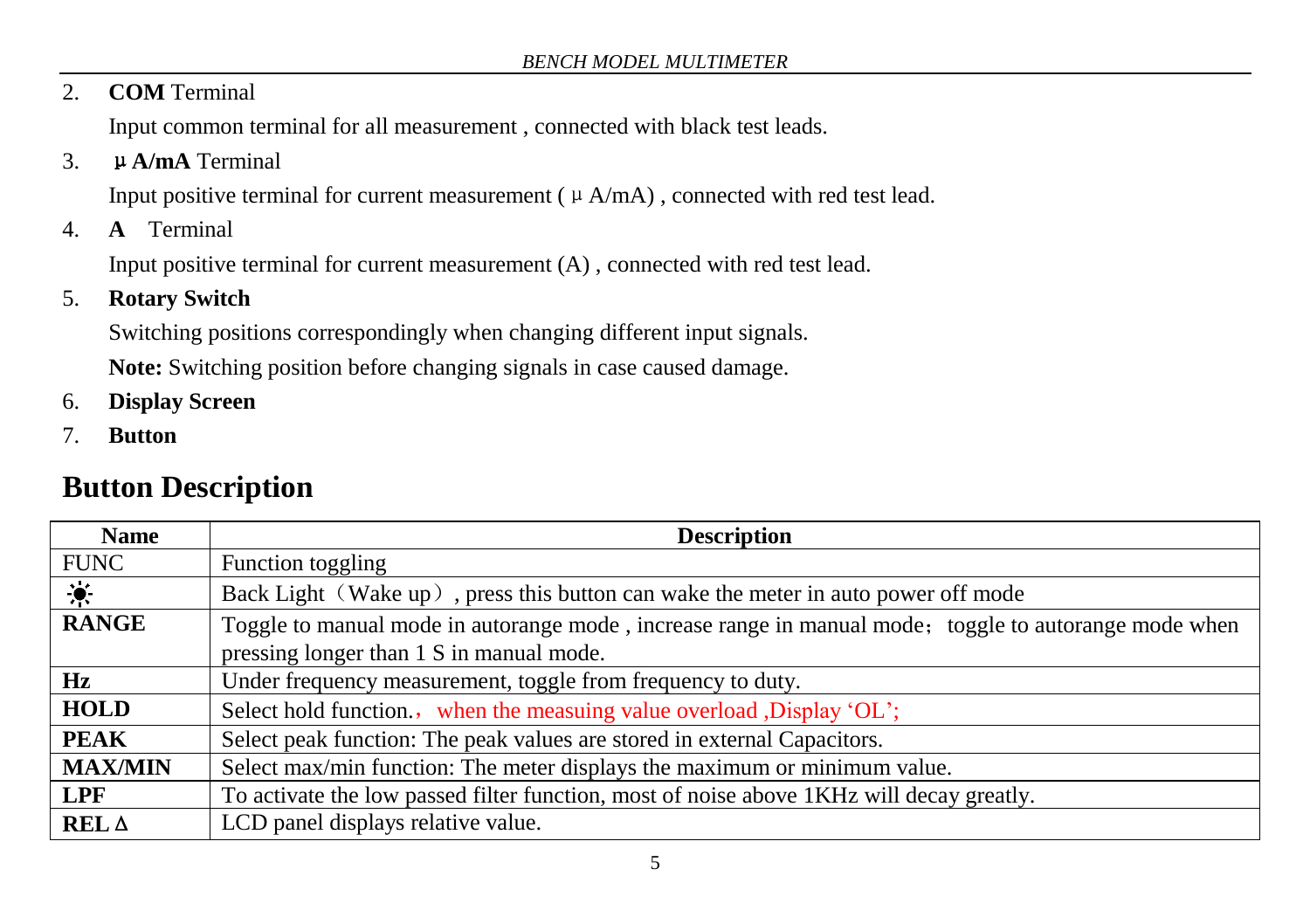| Name                                | <b>Description</b>                                                                                                                 |
|-------------------------------------|------------------------------------------------------------------------------------------------------------------------------------|
| <b>TATE</b><br>$\mathbf{p}$<br>LINK | 'RS232'<br>$\sim$ r $\sim$<br>$P\Gamma$<br>software.<br>panel<br>the .<br>meter<br>communicates :<br>displays<br>, with<br>∸~<br>ື |

# **FUNC button description**

| <b>Rotary Position</b> | <b>Input Signal</b>                                                         |
|------------------------|-----------------------------------------------------------------------------|
| $V \approx$            | <b>ACV</b><br><b>DCV</b>                                                    |
| mV≂                    | ACmV<br><b>DCmV</b>                                                         |
| $\rightarrow +$        | Ω<br>$\Rightarrow \rightarrow$<br>$\rightarrow$ $\rightarrow$ $\rightarrow$ |
|                        | <b>ACA</b><br><b>DCA</b>                                                    |
| <b>TEMP</b>            | - ہ<br>°c                                                                   |
| цΑ≂                    | $\Rightarrow$ AC $\mu$ A<br>$DC \mu A$                                      |
| mA≂                    | ACmA<br><b>DCmA</b>                                                         |
| A≂                     | <b>ACA</b><br><b>DCA</b>                                                    |

# **Button description**

|                   | <b>RANGE</b> | <b>HOLD</b> | <b>MAX/MIN</b> | <b>REL</b>                                            | $\bullet$ | Hz     | <b>PEAK</b><br>(Note 2) | <b>LPF</b> | <b>PCLINK</b><br>(Note 1) |
|-------------------|--------------|-------------|----------------|-------------------------------------------------------|-----------|--------|-------------------------|------------|---------------------------|
| <b>Voltage</b>    |              |             |                |                                                       |           |        |                         |            |                           |
| <b>Current</b>    |              |             |                |                                                       |           |        |                         |            |                           |
| <b>Clamp</b>      |              |             |                | AC<br>$\left( \begin{array}{c} 1 \end{array} \right)$ |           |        |                         |            |                           |
| <b>Resistance</b> |              |             |                |                                                       |           | v<br>A |                         |            |                           |
| Capacitance       |              |             |                |                                                       |           | X      |                         |            |                           |
| <b>Frequency</b>  | v            |             |                | v                                                     |           |        |                         |            |                           |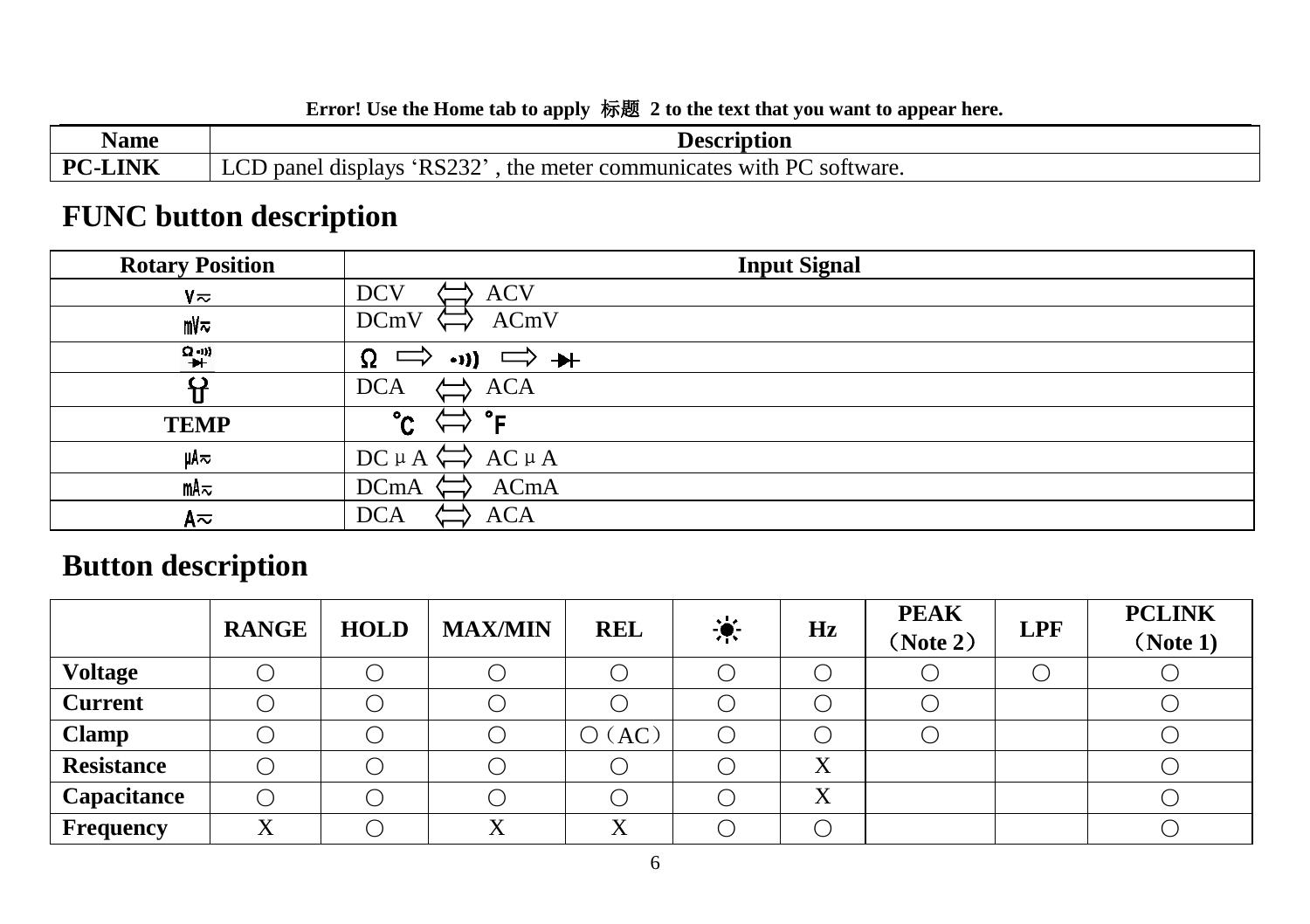#### *BENCH MODEL MULTIMETER*

|                    | <b>RANGE</b>             | <b>HOLD</b> | <b>MAX/MIN</b> | <b>REL</b> | $\bullet$ | Hz                 | <b>PEAK</b><br>Note 2) | <b>LPF</b> | <b>PCLINK</b><br>(Note 1) |
|--------------------|--------------------------|-------------|----------------|------------|-----------|--------------------|------------------------|------------|---------------------------|
| Duty               | $\overline{ }$           |             |                | 77         |           | $\overline{ }$     |                        |            |                           |
| <b>Temperature</b> | $\overline{\phantom{a}}$ |             |                |            |           | $\mathbf{v}$<br>77 |                        |            |                           |

**Note 1:** In Capacitance Measureing mode ,when **MAX/MIN** or **REL** function is activated,the data sent to PC software is the actual value.

**Note 2:** When **PEAK** function is activated, the data sent to PC software is invalid

**Note 3:** ○ meaning the function can be selected, X menaing the function is invalid

# <span id="page-8-0"></span>**Rear Panel**

Rear panel as blow: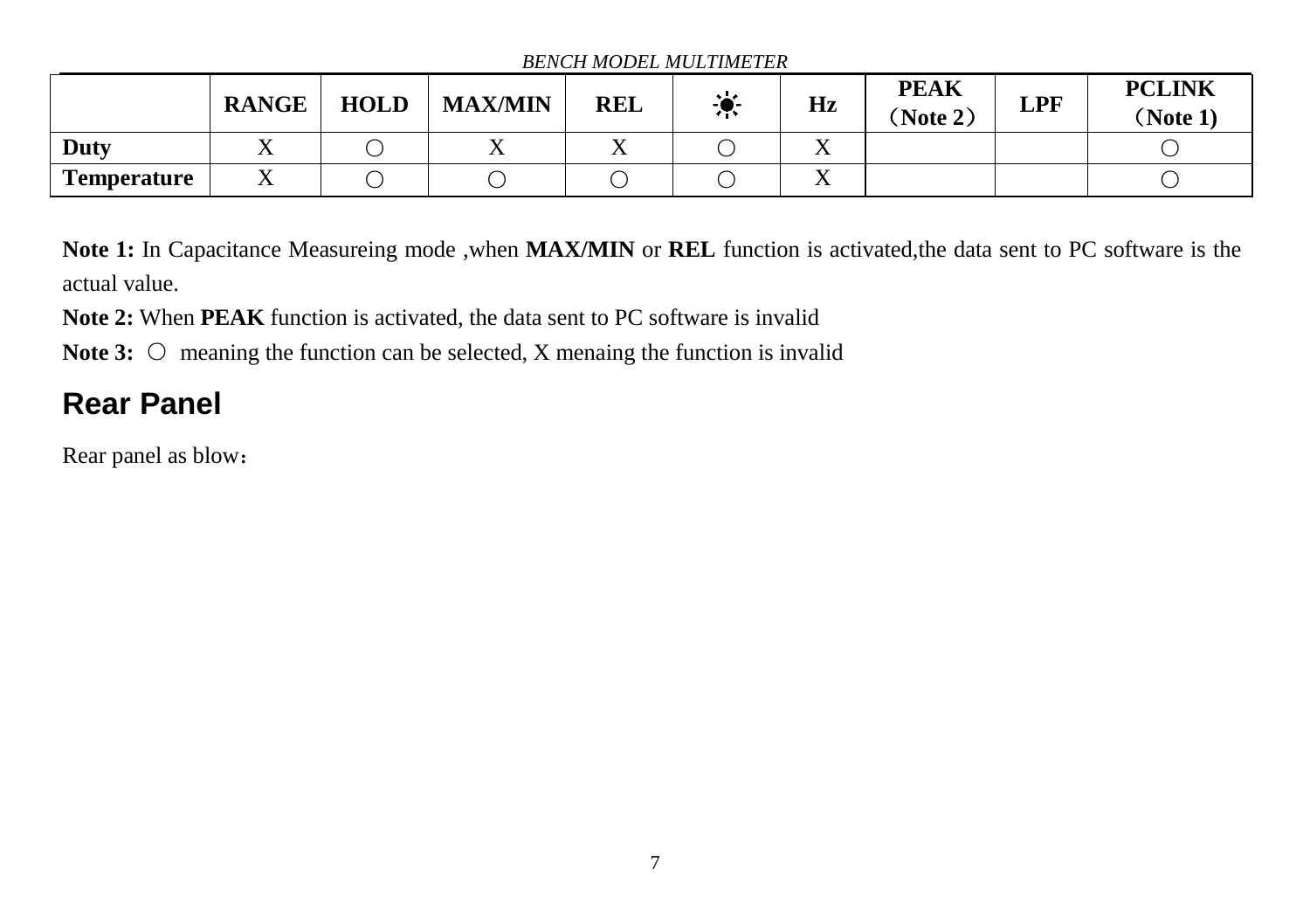

(1) Battery Cover

Replace 9V 6F22 or 1.5×6 AA battery.

- (2) Supply Power Inlet with Fuse, Houses Fuse 0.1A/250V.
- (3) Power Switch
- (4) RS232 Socket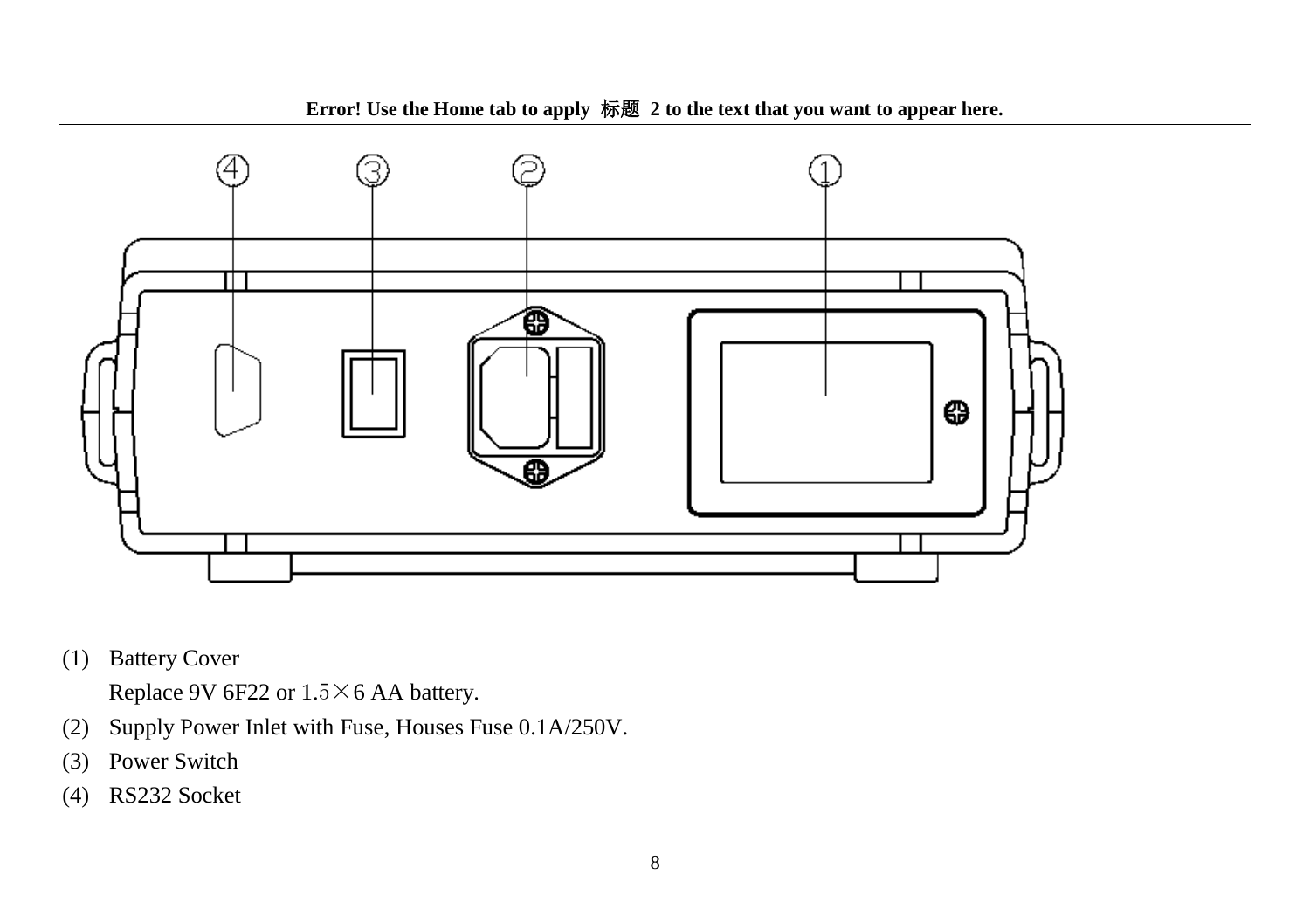# <span id="page-10-0"></span>**LCD Display Description**



- (1) Bargraph Display Zone
- (2) Digital Display Zone

## **Display Annunciators and Indicators**

| $\sim$<br>Sign |                                                                    |
|----------------|--------------------------------------------------------------------|
|                | on<br>(display.)<br>shown :<br>when.<br>(Iow<br>battery<br>Battery |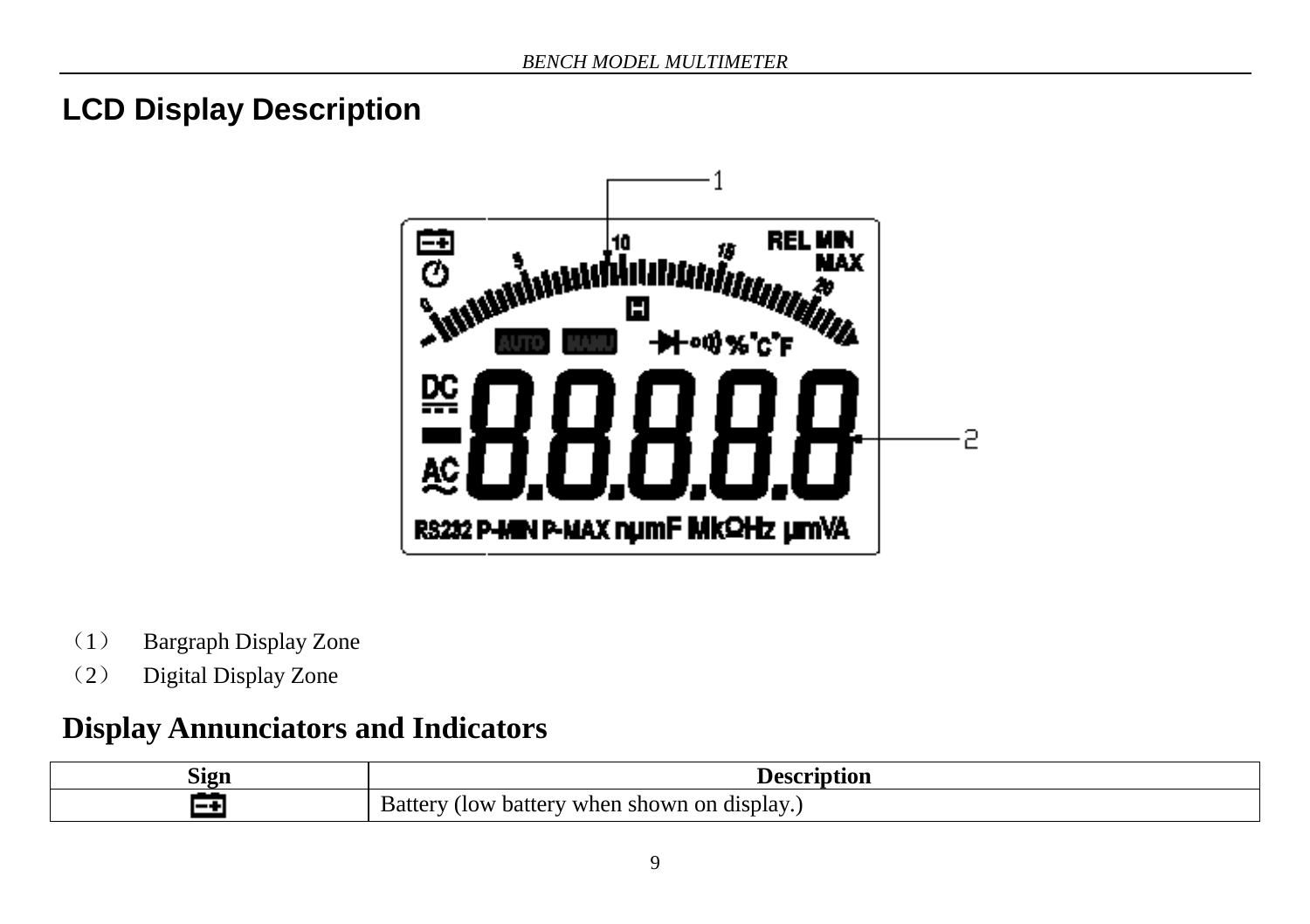| <b>Sign</b>    | <b>Description</b>                         |
|----------------|--------------------------------------------|
| D              | Auto power off function is selected        |
| $\overline{1}$ | DC (Direct Current)                        |
| --             | AC (Alternating Current)                   |
|                | Hold status is selected                    |
| ₩.             | Diode test is selected                     |
| ощł            | Continuity test is selected                |
| <b>RS232</b>   | Communication with PC terminal is selected |
| <b>P-MIN</b>   | Reading is minimum peak value              |
| <b>P-MAX</b>   | Reading is maximum peak value              |
| <b>REL</b>     | Relative readings function is selected     |
| <b>MIN</b>     | Reading is minimum value                   |
| <b>MAX</b>     | Reading is maximum value                   |

# <span id="page-11-0"></span>**Function Descriptions**

- Auto range or manual range: Toggle to manual mode in autorange mode, increase range in manual mode; toggle to autorange mode when pressing longer than 1 S in manual mode.
- Linear frequency : When input signal is AC voltage or current, press 'Hz' button to activate frequency measurement.
- Logic frequency and duty : In frequency mode, press '**Hz**' button switches the mode to/from duty cycle mode.
- Continuity and diode test: Under continuity test, the beeper emits a continuous tone if the input is approximately below 30Ω.Under diode test,the forward voltage of the semiconductor junction (or junctions) is measured.
- Relative measurement: Show the difference between actual value and the relative base.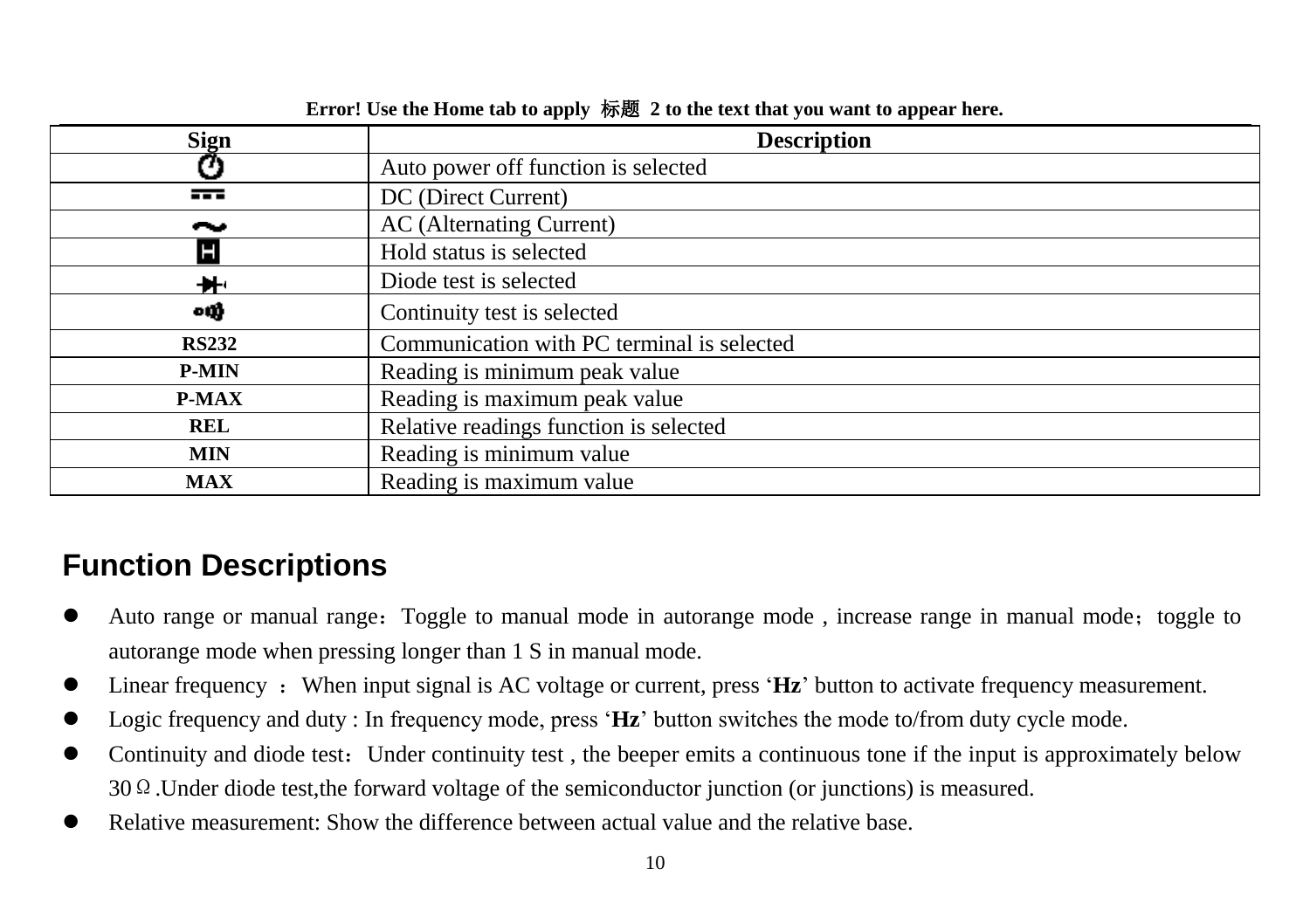Display Value = Actual Value  $-$  Relative Value.

- Max/Min: Show the minimum or maximum value recorded and the present measurement.
- Low passed filter: Most of noise above 1KHz will decay greatly. So obtain more stable and accurate readings on low frequency response.
- Peak hold: Hold Max and Min peak value.
- <span id="page-12-0"></span>RS232 Interface.

# *Chapter 3 Operation Manual*

# <span id="page-12-1"></span>**Understanding AC Zero Input Behavior of True RMS Meters**

True RMS Meters accurately measure distorted waveforms, but when the input leads are shorted together in the AC function the Meter displays a residual reading between 0 and 30 counts, When the test leads are open, the display reading may fluctuate due to interference, These offset reading are normal .they do not affect the meter's measurement accuracy over the specified measurement range.

# <span id="page-12-2"></span>**DC/AC(TRMS) Voltage**

The Meter is capable of measuring voltage up to 1000 V DC and 750 V AC.

To perform a voltage measurement:

- 1. Turn rotary switch to  $\sqrt[n]{\infty}$  position, LCD panel displays 'DC'; press **FUNC** button when measuring AC voltage, and LCD display '**AC**';
- 2. Connect red test lead with **V**Ω**Hz** terminal and black test lead with **COM** terminal;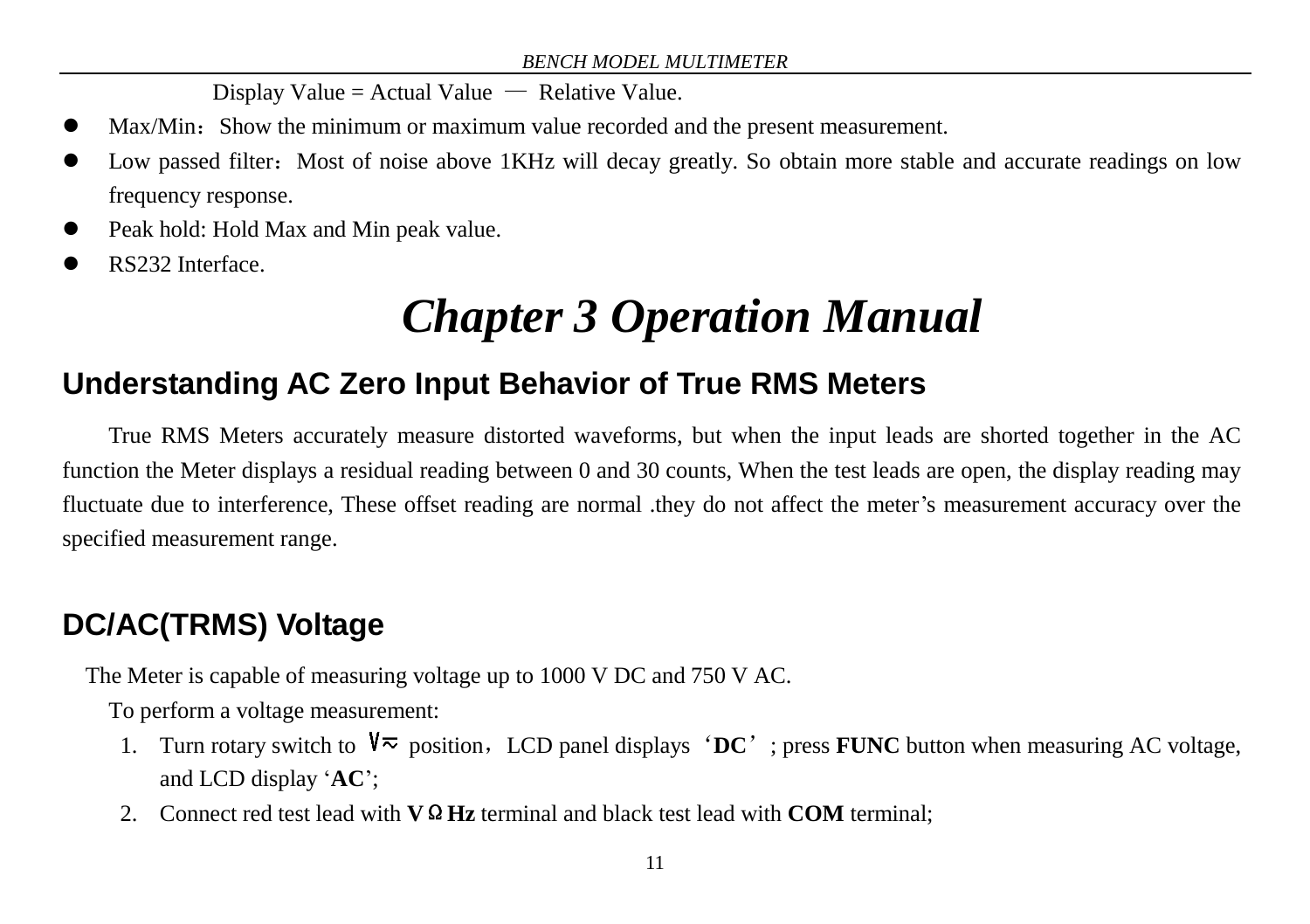- 3. Connect test leads to test circuit;
- 4. The Meter selects the appropriate range in the autorange mode. The function and measurement are displayed;
- 5. By pressing the **RANGE** button, it is possible to select range manually. While displaying **OL** during manual range measurement, it is necessary to select a larger range. When **OL** displaying under the maximum range, it indicates the voltage exceeding 1000V,so it is necessary to remove both the red and black test leads from the measured circuit immediately.
- **Note:** In case of probe hanging in the air, the voltage inducted by the testing line may cause unstable readings on the display screen, but that will not affect the accuracy of measurement.

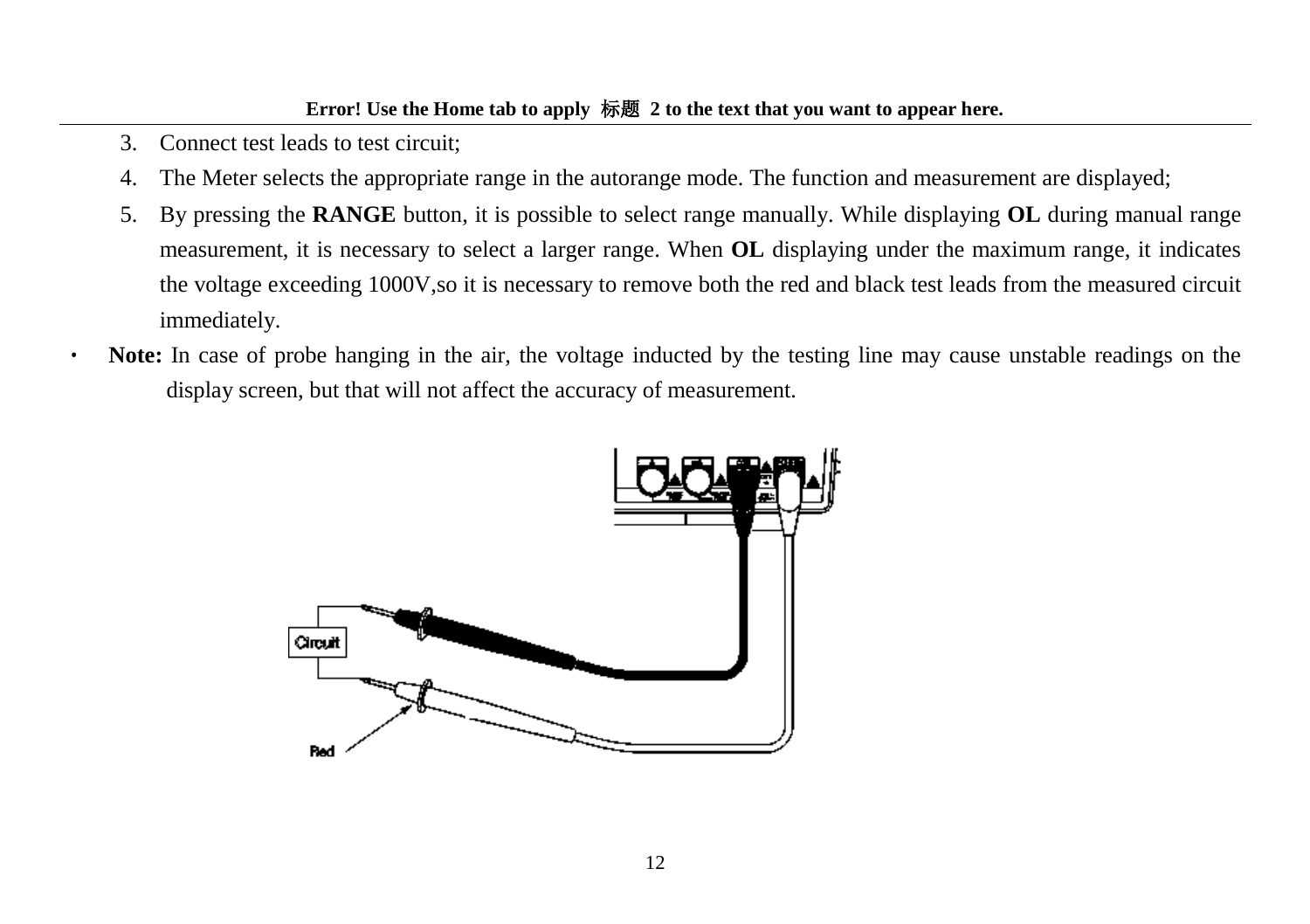## <span id="page-14-0"></span>**DCmV/ACmV**

 $\bullet$ 

The Meter is capable of measuring mV up to 220mV.

To perform a mV measurement:

- 1. Turn rotary switch to  $mV \approx$  position, LCD panel displays 'DC'; press **FUNC** button when measuring AC mV, and LCD display '**AC**';
- 2. Connect red test lead with **V**Ω**Hz** terminal and black test lead with **COM** terminal;
- 3. Connect test leads to test circuit;
- 4. The function and measurement are displayed;
- 5. While displaying **OL** during measurement, it is necessary to remove both the red and black test leads from the measured circuit immediately.
- **Notes:** In case of probe hanging in the air, the voltage inducted by the testing line may cause unstable readings on the display screen, but that will not affect the accuracy of measurement.

**Note:** Do not measuring the voltage exceed the 220mV voltage.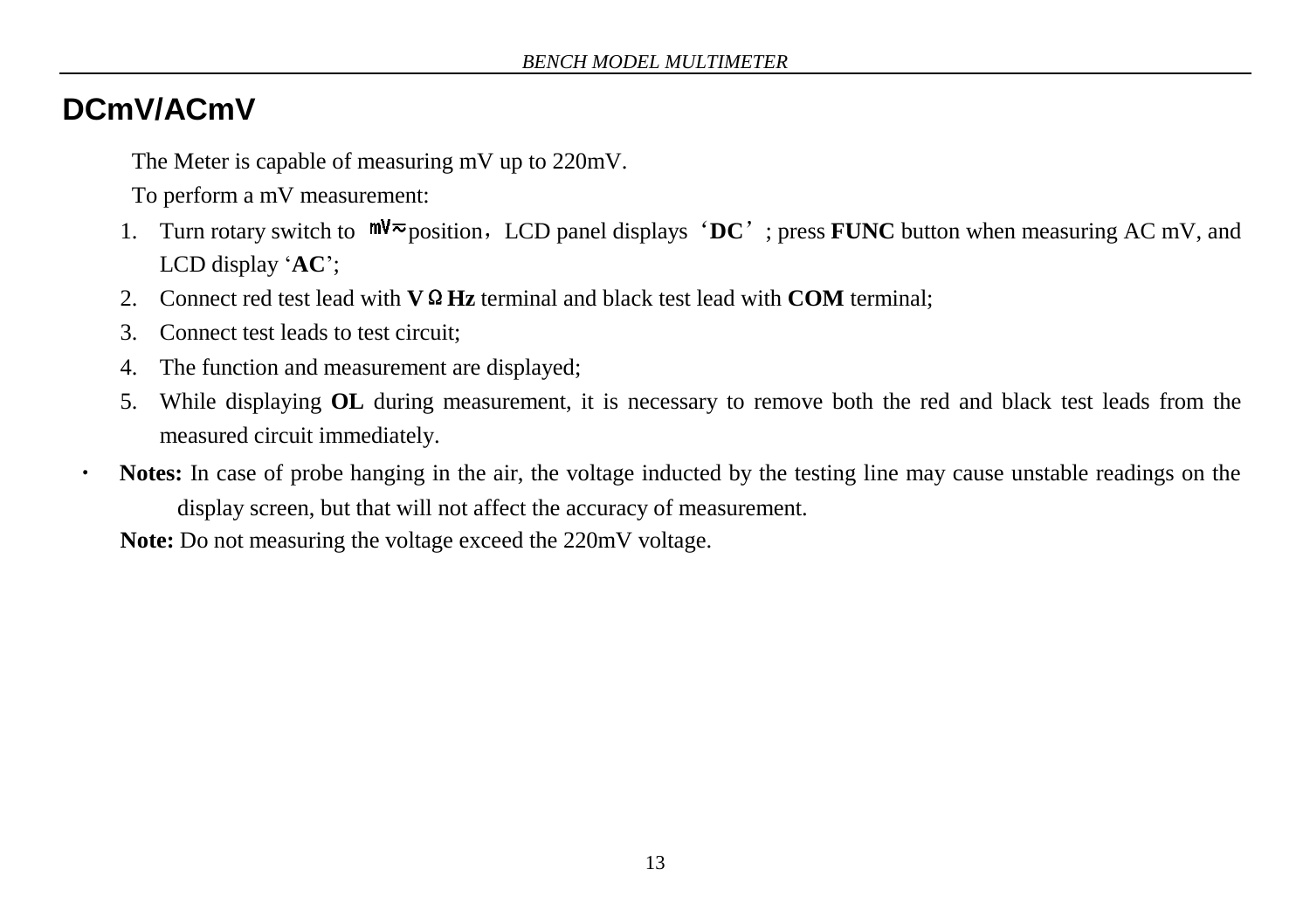

# <span id="page-15-0"></span>**Ohm/Continuity/DIODE**

The Meter is capable of measuring Ohm up to 220MΩ.

- 1. Turn rotary switch to Ωposition, LCD panel displays 'Ω'; press **FUNC** button to select continuity function or diode function;
- 2. Connect red test lead with **V**Ω**Hz** terminal and black test lead with **COM** terminal;
- 3. Press **FUNC** button selecting a function of the ohm、continuity or diode。
- 4. Connect test leads to test circuit;
- 5. The function and measurement are displayed;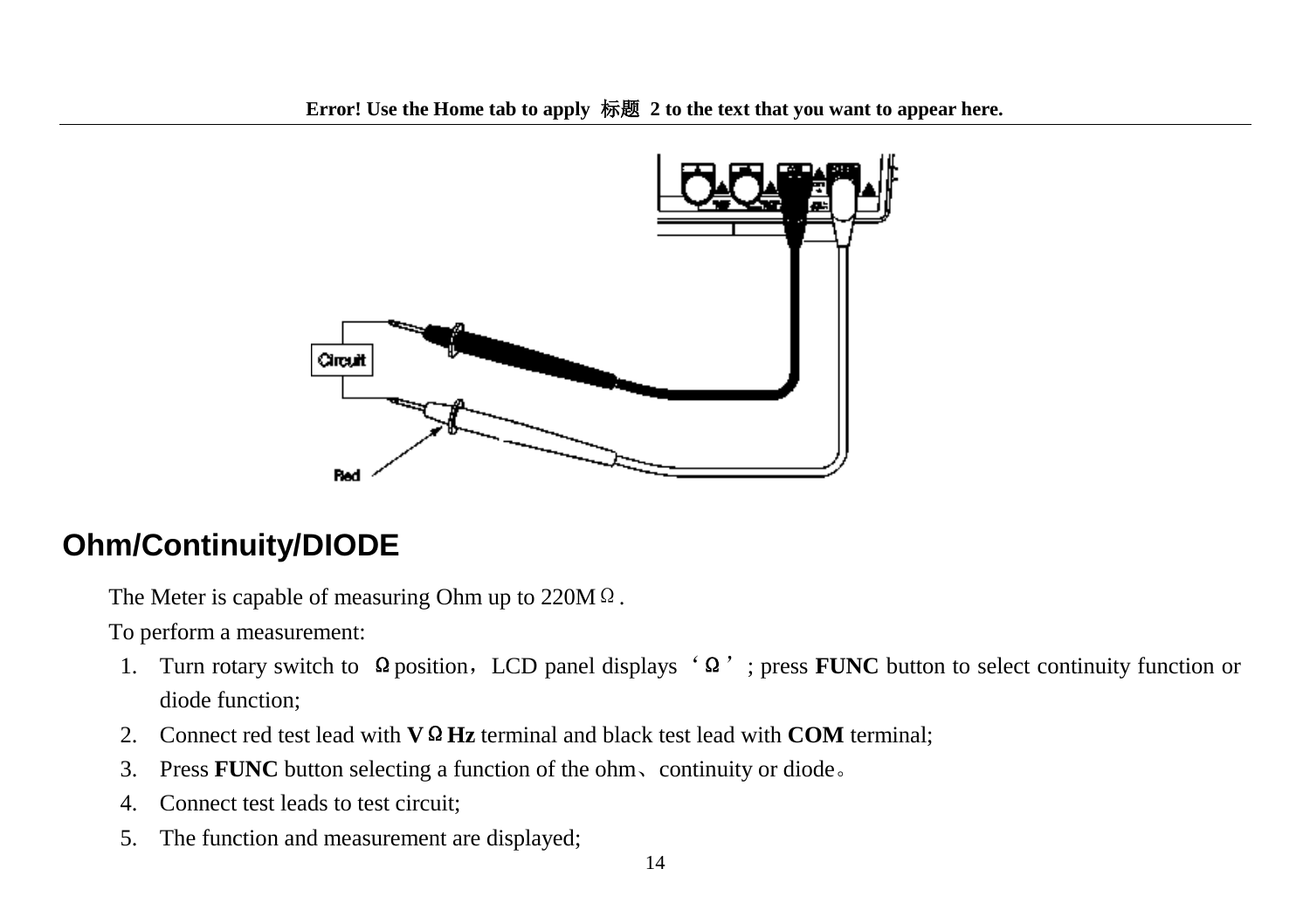- 6. The beeper emits a continuous tone if the input is approximately below  $30 \Omega$ . Under diode test, The forward voltage of the semiconductor junction is measured.
- **Note:** In case of performing resistance or continuity test on circuit board, it is necessary firstly to turn off the power of the circuit board and then perform the measurement. As there may be other parallel circuits, so the displayed value of test is not surely the actual value of the resistance.



## <span id="page-16-0"></span>**Capacitance Measurement**

The Meter is capable of measuring up to 220mF

To perform a capacitance measurement:

1. Turn rotary switch to  $\mathbf{H}$  position, LCD panel display '**F**';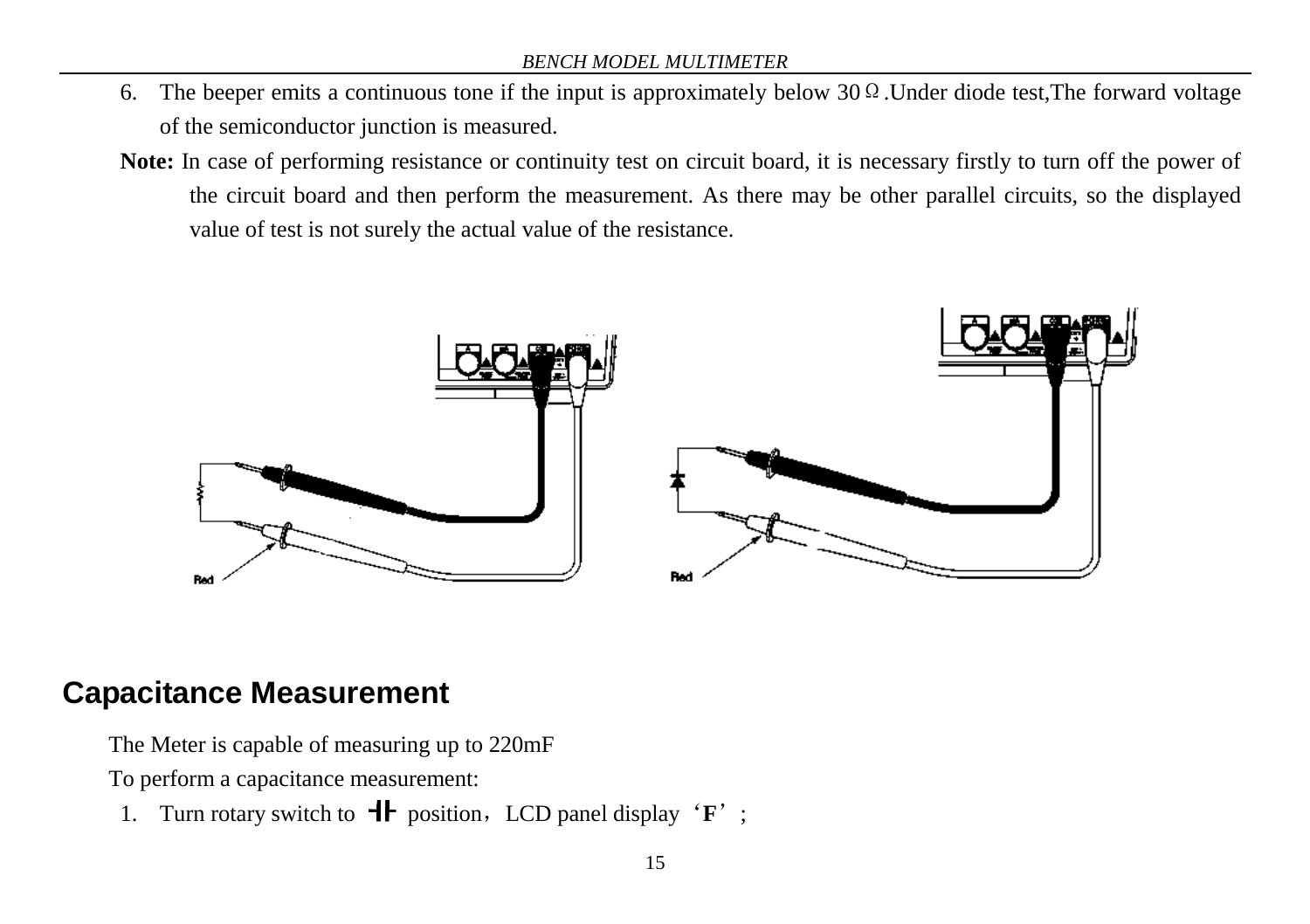- 2. Connect red test lead with **V**Ω**Hz** terminal and black test lead with **COM** terminal;
- 3. Connect test leads to measure capacitance;
- 4. The function and measurement are displayed
- **Notes:** 1). Discharge the capacitance before measuring.
	- 2). Do not to perform capacitance measurement on a circuit board on which there are other parallel devices, for that may cause a very large error.



## <span id="page-17-0"></span>**Logic Frequency/Duty cycle Measurement**

The measurement frequency up to 220MHz (Vpp 3V), duty cycle range is of  $10\% \sim 90\%$ To perform the measurement:

1. Turn rotary switch to **Hz** position, LCD panel displays 'Hz';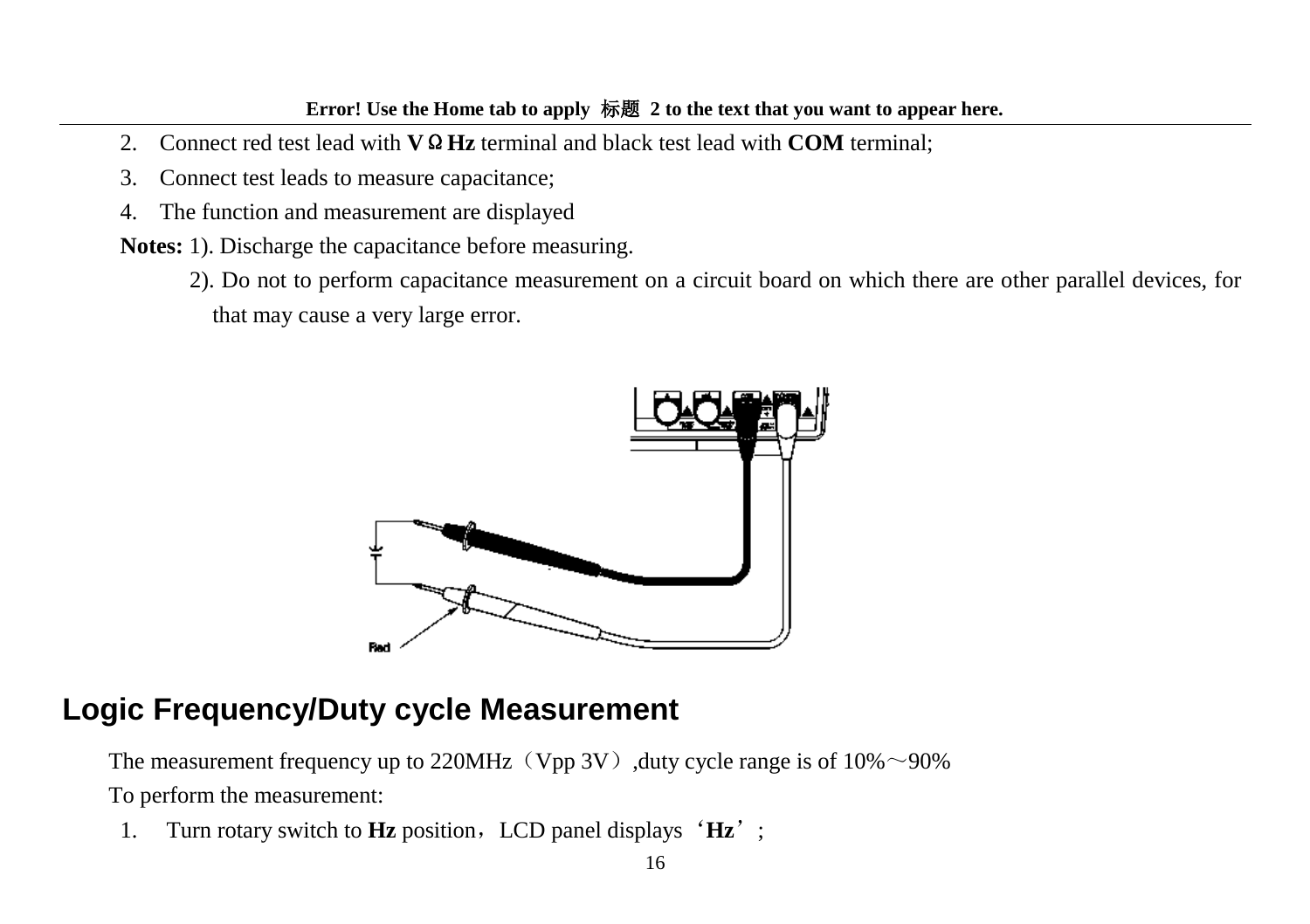- 2. Connect red test lead with **V**Ω**Hz** terminal and black test lead with **COM** terminal;
- 3. Connect test leads to measuring circuit;
- 4. Pressing **Hz** button to toggle between frequency and duty cycle measurement;
- 5. The function and measurement are displayed.



#### <span id="page-18-0"></span>**Clamp Measurement**

The Meter is capable of measuring current up to 2200A

To perform the measurement:

1. Turn rotary switch to  $\mathbf{\hat{U}}$  position, LCD panel displays 'DC'; press **FUNC** button when measuring AC Current, and LCD display '**AC**';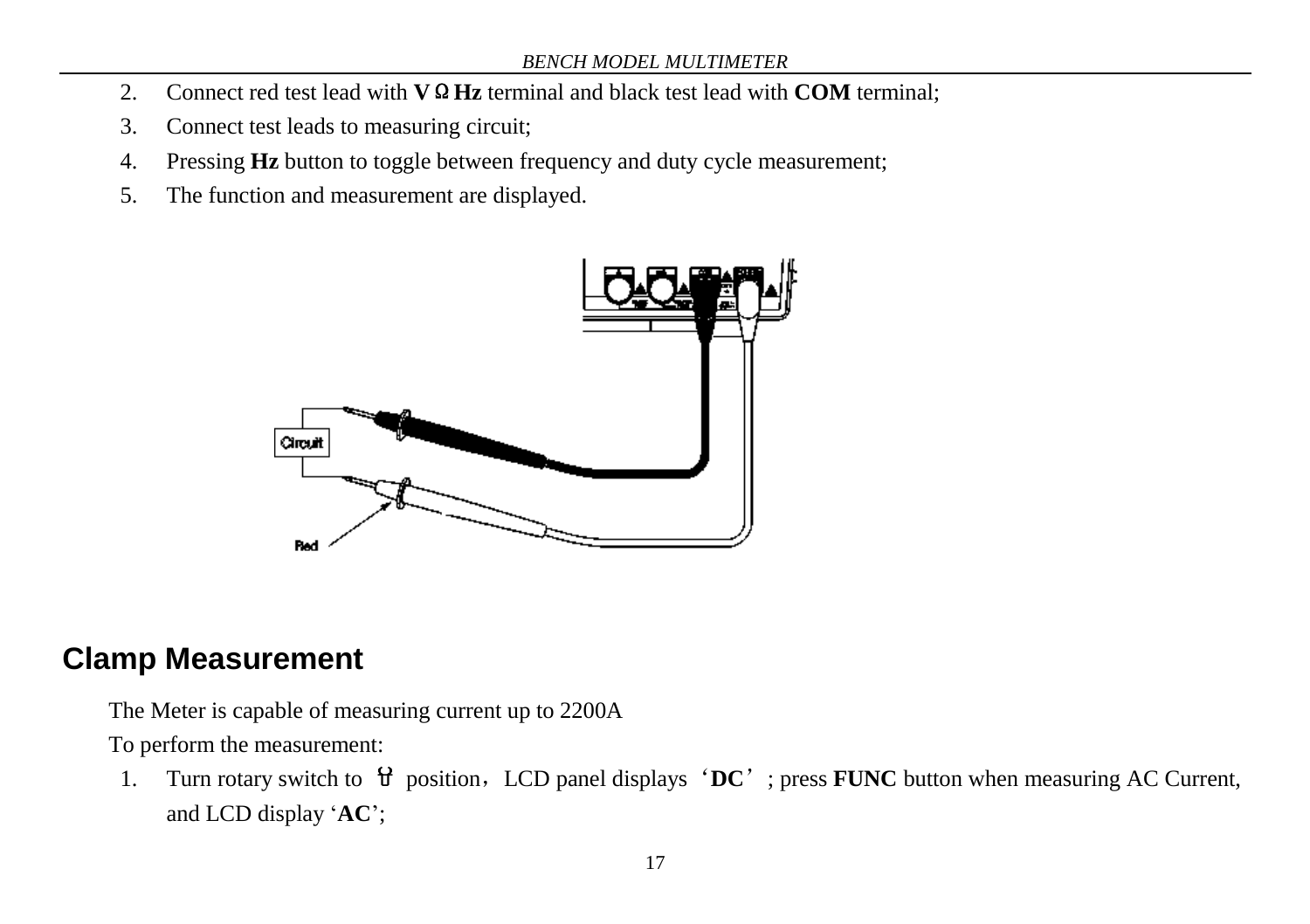- 2. Connect red test lead with **V**Ω**Hz** terminal and black test lead with **COM** terminal;
- 3. Connect test leads to clamp adapter's output terminal ;
- 4. The Meter selects the appropriate range in the autorange mode. The function and measurement are displayed;
- 5. By pressing the **RANGE** button it is possible to select range manually. While displaying **OL** during manual range measurement, it is necessary to select a larger range. When **OL** displaying under the maximum range, it indicates the voltage exceeding 2200A,so it is necessary to remove both the red and black test leads from the adapter output terminal immediately.

**Note:** It is required clamp adapter output 1mV/A

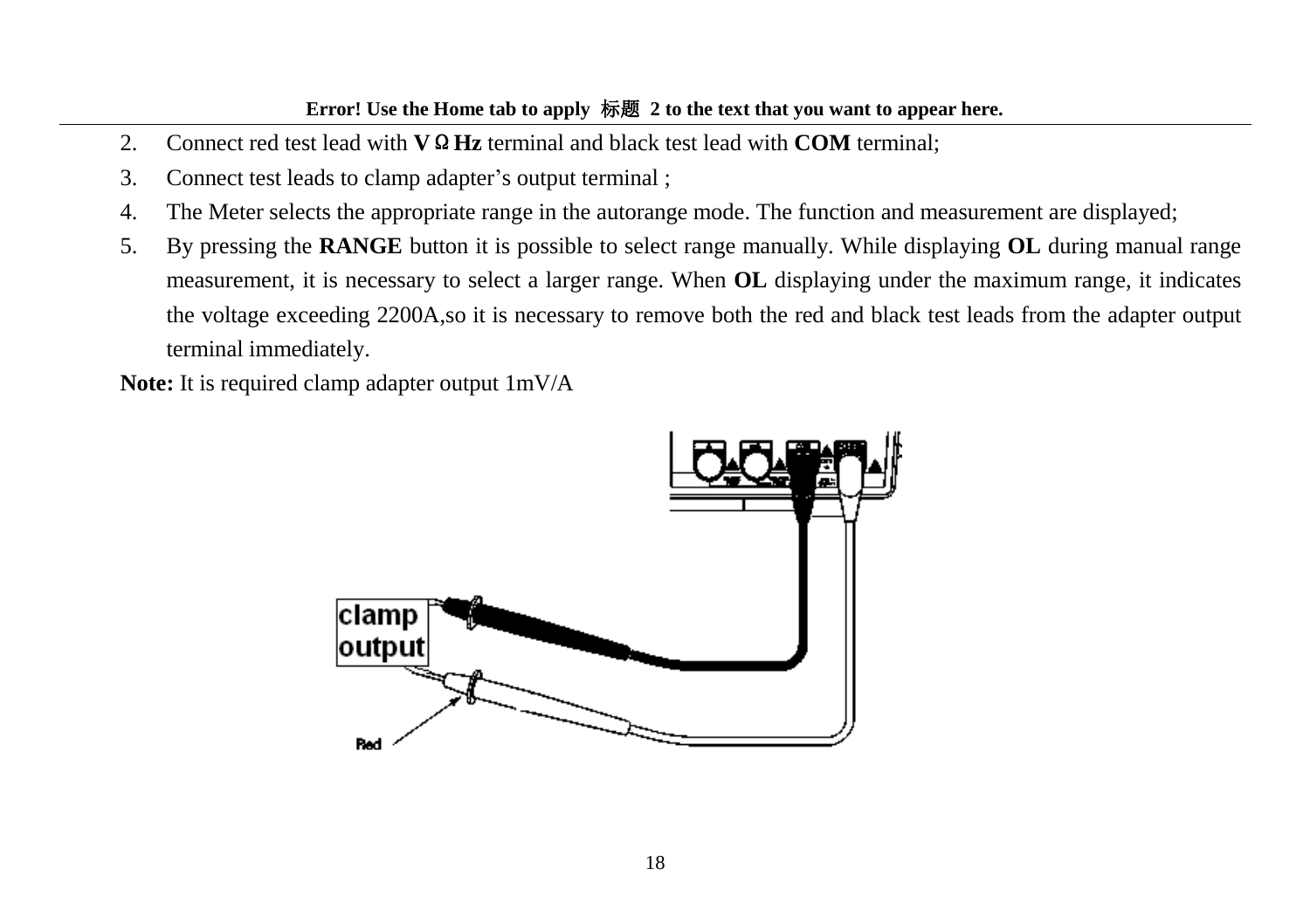#### <span id="page-20-0"></span>**Temperature measurement**

The Meter is capable of measuring temperature from -30℃ to 1300℃

- 1. Turn rotary switch to **TEMP** position, LCD panel default displays ambient temperature;
- 2. Connect Multi-Function socket IN terminal with **V**Ω**Hz** terminal ;Connect Multi-Function socket **COM** terminal with COM terminal;
- 3. Connect K type thermocouple to Multi-Function socket input terminal;
- 4. The function and measurement are displayed, it will display '**OL**' if the measuring temperature is higher than 1300℃ or lower than -30℃.

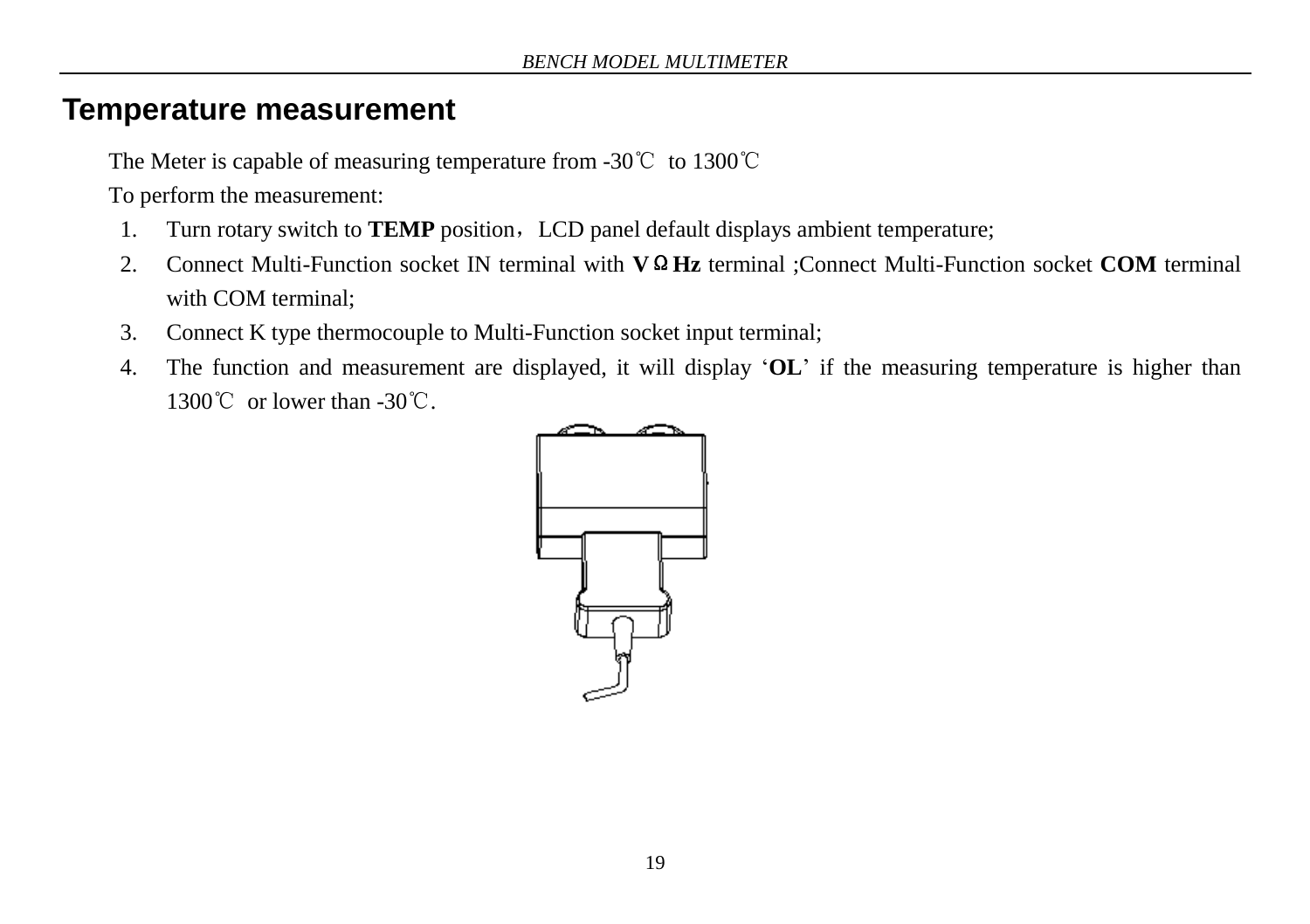## <span id="page-21-0"></span>**DC**μ**A / Ac**μ**A measurement**

The Meter is capable of measuring current from 0.01  $\mu$  A $\sim$ 2200  $\mu$  A

- 1. Turn rotary switch to  $\mu A \sim$  position, LCD panel displays 'DC'; press **FUNC** button when measuring AC Current, and LCD display '**AC**';
- 2. Connect red test lead with μ**A/m A** terminal and black test lead with **COM** terminal;
- 3. Turn off the power of the measured circuit, connect the red and black probes to the measured circuit in serial way and then turn on the power of the measured circuit;
- 4. The Meter selects the appropriate range in the autorange mode. The function and measurement are displayed;
- 5. By pressing the **RANGE** button it is possible to select range manually. While displaying **OL** during manual range measurement, it is necessary to select a larger range. When **OL** displaying under the maximum range, it indicates the voltage exceeding 2200  $\mu$  A ,so it is necessary to remove both the red and black test leads from the circuit immediately.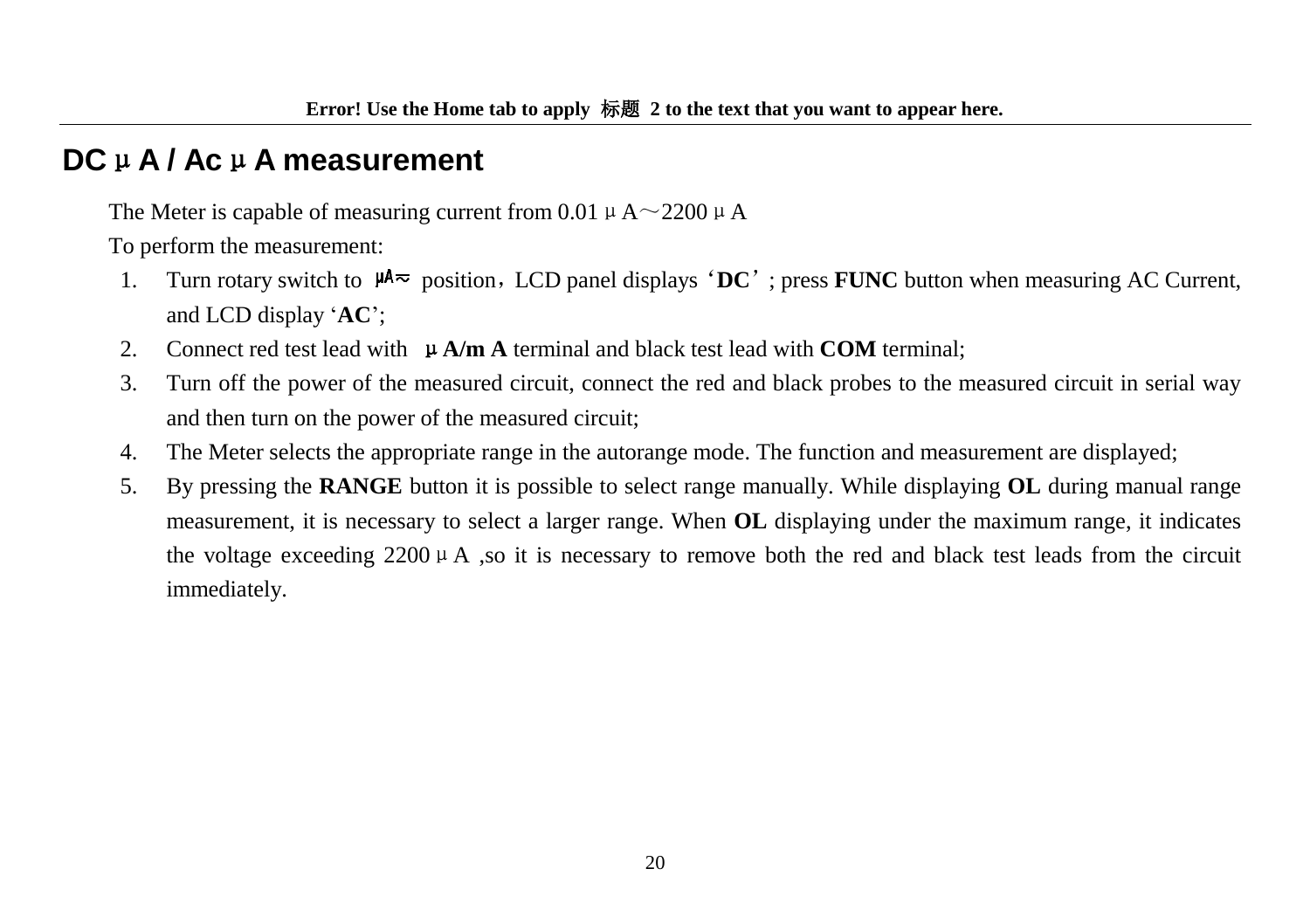

## <span id="page-22-0"></span>**DC mA / AC mA measurement**

The Meter is capable of measuring current from  $1 \mu$  A $\sim$ 220mA

- 1. Turn rotary switch to  $\mathbb{M}^2$  position, LCD panel displays 'DC'; press **FUNC** button when measuring AC Current, and LCD display '**AC**';
- 2. Connect red test lead with  $\mu$  A/m A terminal and black test lead with **COM** terminal:
- 3. Turn off the power of the measured circuit, connect the red and black probes to the measured circuit in serial way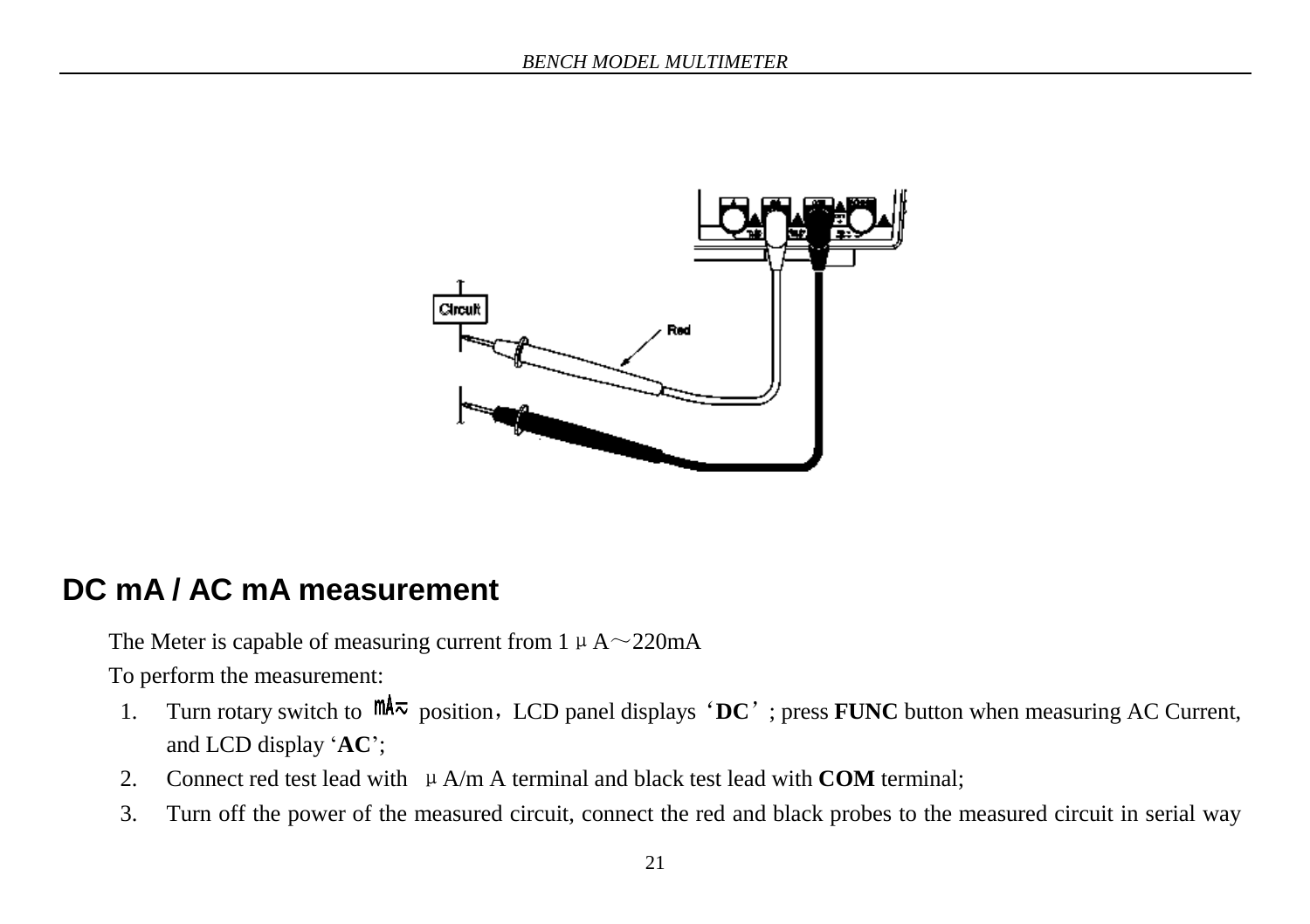and then turn on the power of the measured circuit;

- 4. The Meter selects the appropriate range in the autorange mode. The function and measurement are displayed;
- 5. By pressing the **RANGE** button it is possible to select range manually. While displaying **OL** during manual range measurement, it is necessary to select a larger range. When **OL** displaying under the maximum range, it indicates the voltage exceeding 220mA,so it is necessary to remove both the red and black test leads from the circuit immediately.



#### <span id="page-23-0"></span>**DC A / AC A measurement**

The Meter is capable of measuring current from  $0.1\text{mA} \sim 10\text{A}$ 

- 1. Turn rotary switch to  $A\overline{\sim}$  position, LCD panel displays 'DC'; press FUNC button when measuring AC Current, and LCD display 'AC';
- 2. Connect red test lead with A terminal and black test lead with COM terminal;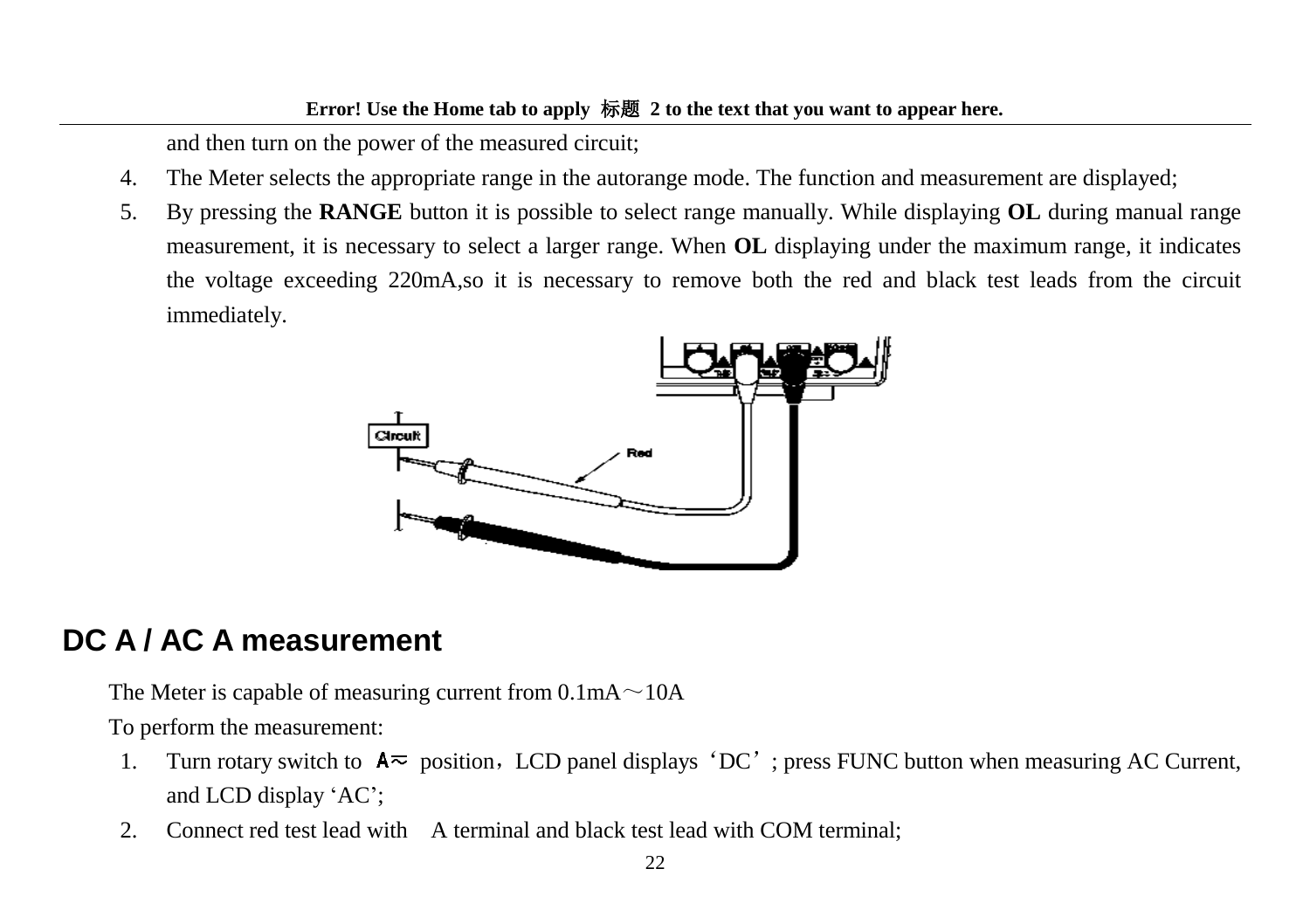- 3. Turn off the power of the measured circuit, connect the red and black probes to the measured circuit in serial way and then turn on the power of the measured circuit;
- 4. The function and measurement are displayed.

**Note :** Make sure the measurement current not exceed 10A to avoid damage of the meter.



#### <span id="page-24-0"></span>**Linear Frequency Measurement**

- 1. When performing voltage or current measurement, in case of measured value being AC or including AC elements, it is possible to measure and display the frequency on the display zone, by pressing **Hz** key. However it has a certain requirements for the amplitude of alternating signal and the meter has varied requirements for signal amplitude when it is in different ranges, for information of which please refer to below;
- 2. Press **Hz** key again to measure duty.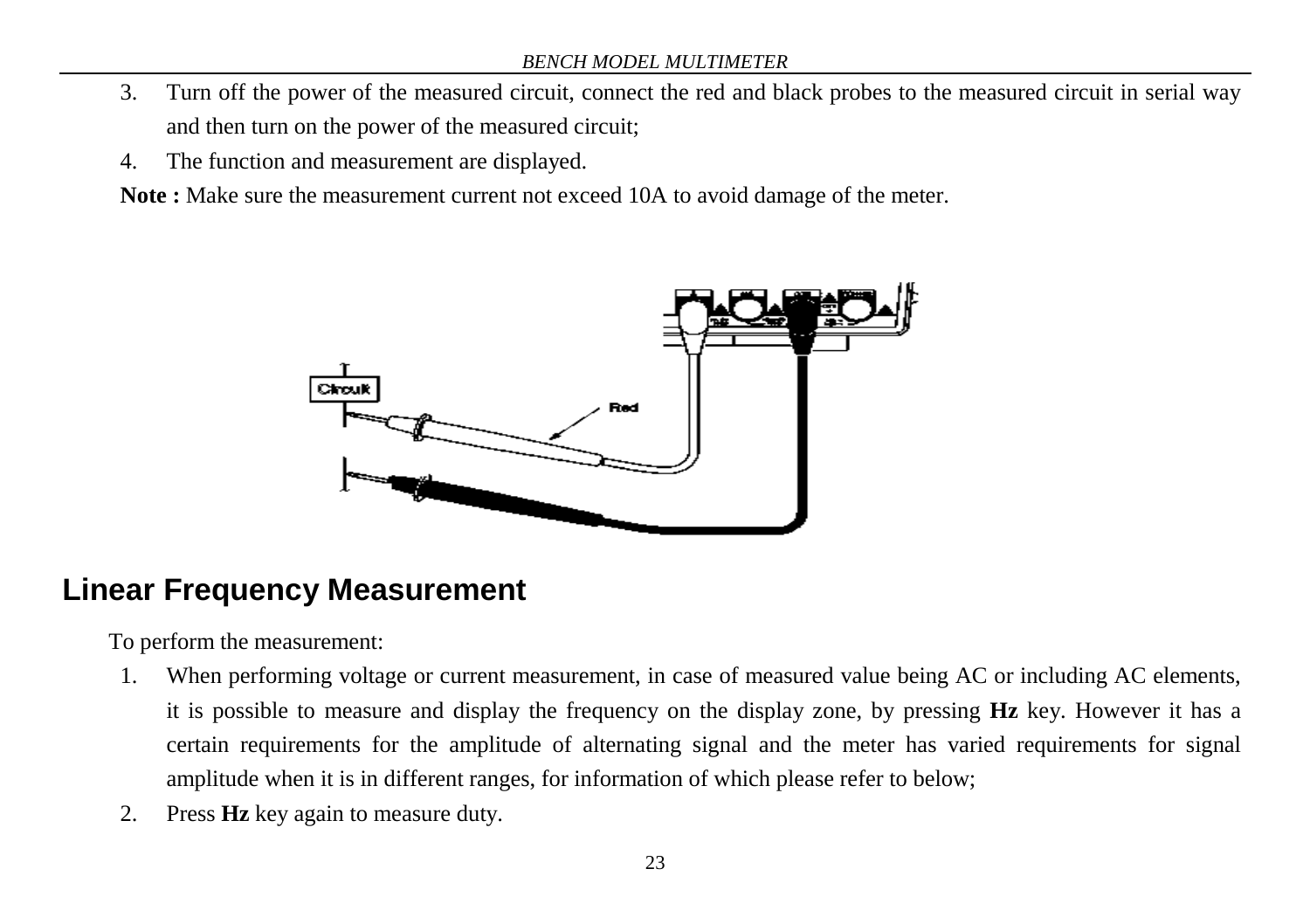

#### <span id="page-25-0"></span>**Relative Measurement**

Except for frequency, duty , Clamp(AC) , all other measurements can employ relative measurement. Press **REL**Δ key to enter relative measurement and the meter will record the initial value when pressing the key.

Displayed value = Actual value  $-$  Initial value

Press **REL**Δagain to exit relative measurement. Changes of measurement value may be found in relative measurement which also can be used for the small resistance measurements, for example, when performing resistance measurement, connect the red test lead and the black test lead in short, press the **REL** $\triangle$  key to record the values of resistance (resistance of both the red and black lines), and after that performing resistance measurement again the lead resistance will have been taken off from the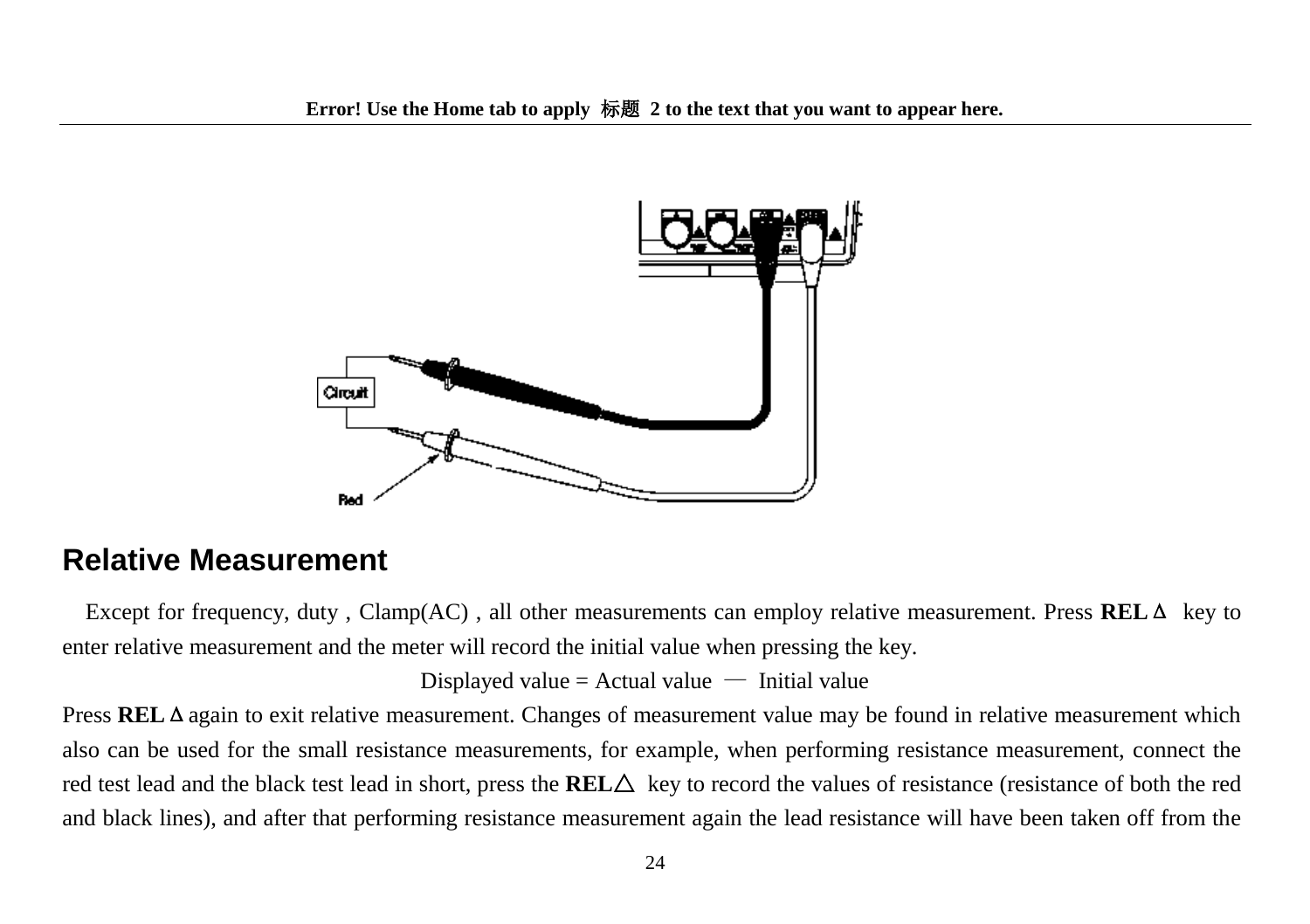display value.

**Notes:** Duty to subtraction, the relative value is sometimes a negative one.

# <span id="page-26-0"></span>**Max/Min Value**

The meter displays the maximum or minimum value of the input in Max/Min mode.When **Max/Min** is pressed for the first time, the meter displays the maximum value.When **Max/Min** is pressed again, the meter displays the minimum value. When Max/Min is pressed for the third time, the meter displays max value. The meter returns to normal operation if Max/Min is pressed and held for longer than one second.

# <span id="page-26-1"></span>**Data Hold**

Pressing **HOLD** button to activate hold mode, LCD panel display 'HOLD', hold mode makes the meter stop updating the LCD ,pressing **HOLD** button again, will exit hold mode.

# <span id="page-26-2"></span>**Low Passed Filter**

The meter provides a 3-order low-pass filter to reduce the influence of high frequency noise above 1KHz (3dB). This LPF feature is available in all ACV measuring mode. Pressing **LPF** button to activate LPF function, in LPF mode , the '**AC**' sign on LCD panel will blink until the LPF mode is canceled. When LPF mode is activated, most of noise above 1KHz will decay greatly. So we can obtain more stable and accurate readings on low frequency response.; pressing LPF button again exit LPF mode.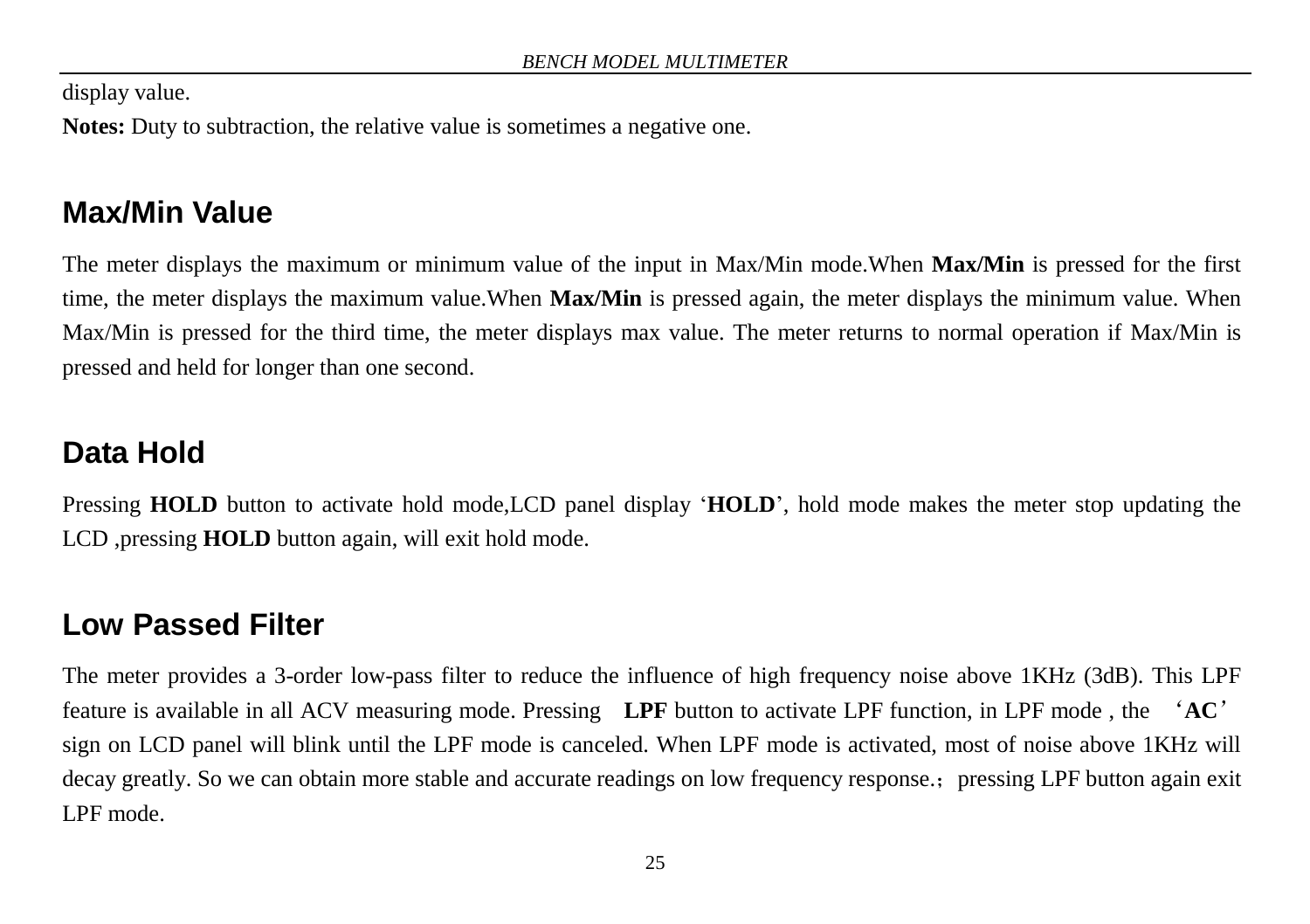### <span id="page-27-0"></span>**Peak Value**

The peak values are stored in external capacitors. The precision of Peak mode measurement can be enhanced by calibration. Calibration for Peak mode is invoked by pressing **Peak** button for more than 2 seconds. Entering Peak mode will automatically execute peak calibration. Pressing peak button,the meter display max peak value. Press **Peak** button again ,the meter display min peak value, press peak button longer than 1S, the meter exits peak mode.

# <span id="page-27-1"></span>**RS232 Interface**

Connecting **RS232** terminal and PC USB socket with RS232 cable in accessories, and press **PCLINK** Button, then the meter communicate with PC software , LCD display "**RS232**". PC can record , print the data from the meter by running PC software correspondingly. Press **PCLINK** button again, the meter terminate the communication with PC and don't display '**RS232**'.

# <span id="page-27-2"></span>**Auto Power Off**

The meter has a default auto power off function. If the meter is idle for more than 15 minutes, the meter automatically turns the power off ; after power off, press  $\bullet$  button to wake up the meter.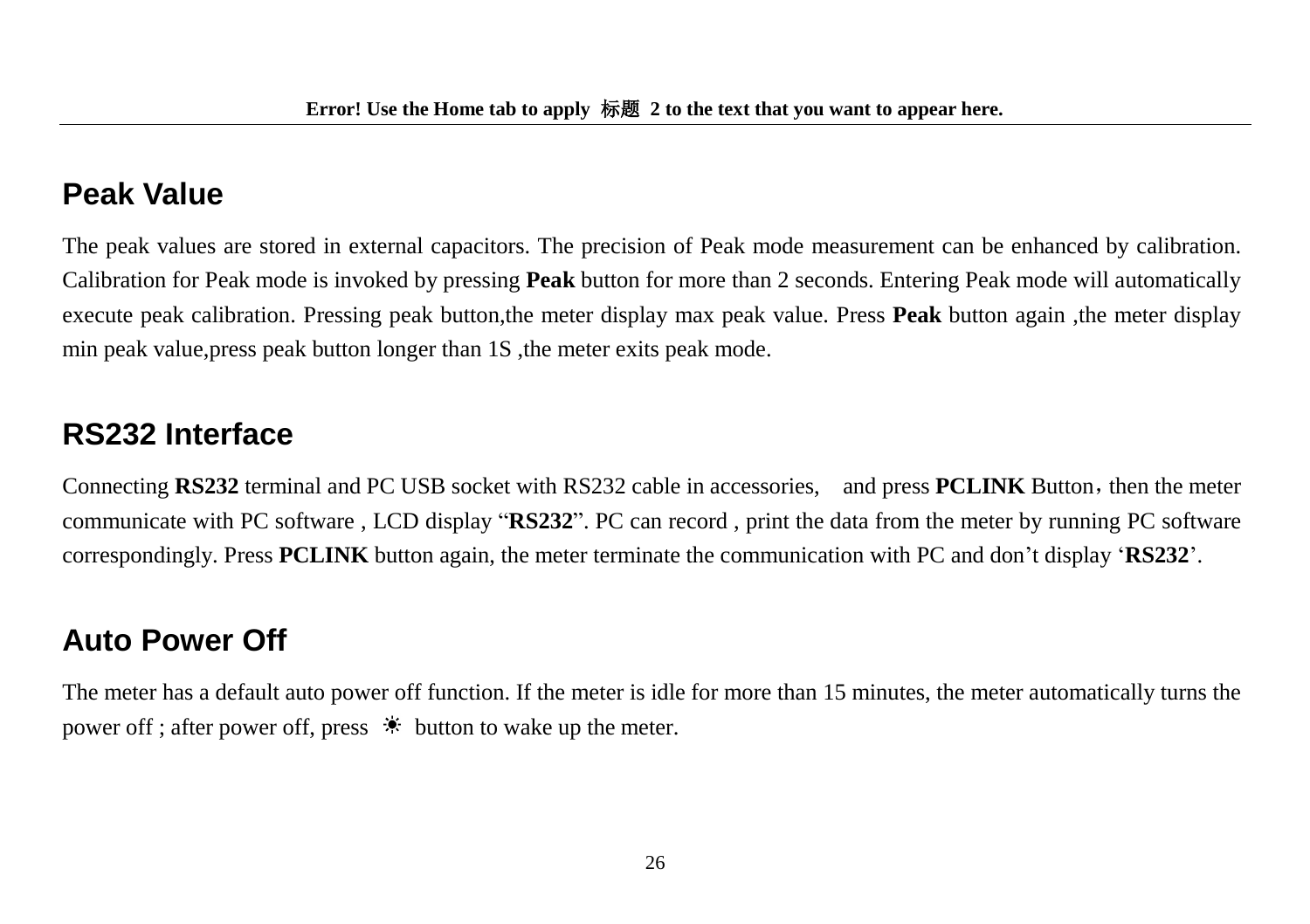# *Chapter 4 Specification*

# <span id="page-28-1"></span><span id="page-28-0"></span>**General Specification**

- 22000 counts, autorange / manual range, measurement rates of 2, 20 timers/second (slow, fast).
- The max overload protective voltage is up to AC 250 V (TRMS)except for current and voltage. In  $\mu$  A/mA mode, protective current is 0.3A; In A mode, protective current is 10A.
- Overload Indicator: OL.
- Fuse :  $0.3A/250V(\mu A/mA terminal)$ ,  $10A/250V(A terminal)$ ,  $0.1A/250V(line power fuse)$
- Optical Isolution RS232C Interface.
- Operating Temperature:  $18^{\circ}\text{C} \sim 28^{\circ}\text{C}$  (relative humidity <=80%)
- Storage Temperature:  $-20^{\circ}\text{C} \sim 60^{\circ}\text{C}$  (relative humidity <=80%)
- Temperature Coefficient: 0.05×Specified Accuracy per ℃ (<18℃ or >28℃)
- Dimensions:  $238mm(W)\times 230mm(L)\times 83mm(H)$
- Weight : Approx. 1.5kg, without power cord

# <span id="page-28-2"></span>**Range and Accuracy**

The below-listed accuracies under different ranges refer to those which are guaranteed by the meter within one-year calibration, under the operating temperature of 18°C-28°C and relative humidity less than 80%. The presentation for accuracy is:  $\pm$  (a%) reading digits  $+ b$  digits)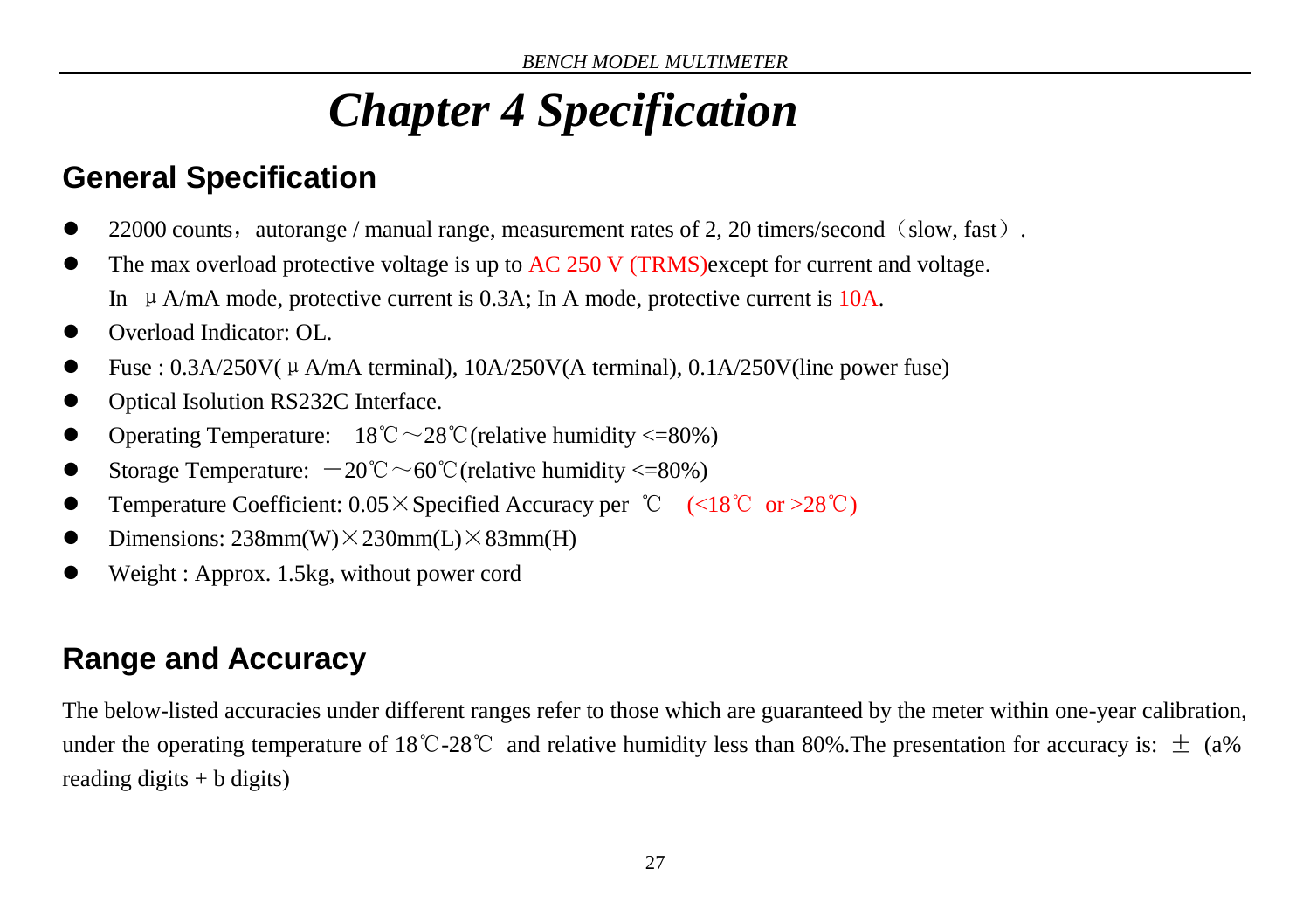#### **AC Voltage Accuracy**

|       |                   | <b>Accuracy</b>    |                              |                    |  |  |
|-------|-------------------|--------------------|------------------------------|--------------------|--|--|
| Range | <b>Resolution</b> | $40Hz - 60Hz$      | $60Hz - 5KHz$                | $5KHz - 10KHz$     |  |  |
| 200mV | 0.01mV            | $\pm (0.5\% + 30)$ | $\pm (1.5\% + 30)$           | $\pm (2.5\% + 30)$ |  |  |
| 2V    | $0.1m$ V          | $\pm (0.5\% + 30)$ | $\pm (1.5\% + 30)$           | $\pm (2.5\% + 30)$ |  |  |
| 20V   | 1mV               | $\pm (0.5\% + 30)$ | $\pm (1.5\% + 30)$           | $\pm (2.5\% + 30)$ |  |  |
| 200V  | 10mV              | $\pm (0.5\% + 30)$ | $\pm (1.5\% + 30)$           | $\pm (2.5\% + 30)$ |  |  |
| 750V  | 0.1V              | $\pm (0.5\% + 30)$ | $\pm (1.5\% + 30)$<br>(1KHz) | Unspecified        |  |  |

**Note:** Above accuracies can be guaranteed within 20% - 100% of the full range .

#### **DC Voltage Accuracy**

| Range           | <b>Resolution</b>  | <b>Accuracy</b>    |
|-----------------|--------------------|--------------------|
| 200mV           | $0.01$ mV          | $\pm (0.05\% + 6)$ |
| 2V              | 0.1 <sub>m</sub> V | $\pm (0.05\% + 6)$ |
| 20 <sub>V</sub> | 1mV                | $\pm (0.05\% + 6)$ |
| 200V            | 10mV               | $\pm (0.05\% + 6)$ |
| 1000V           | 0.1V               | $\pm (0.05\% + 6)$ |

**Note:** Above accuracies can be guaranteed within the full range.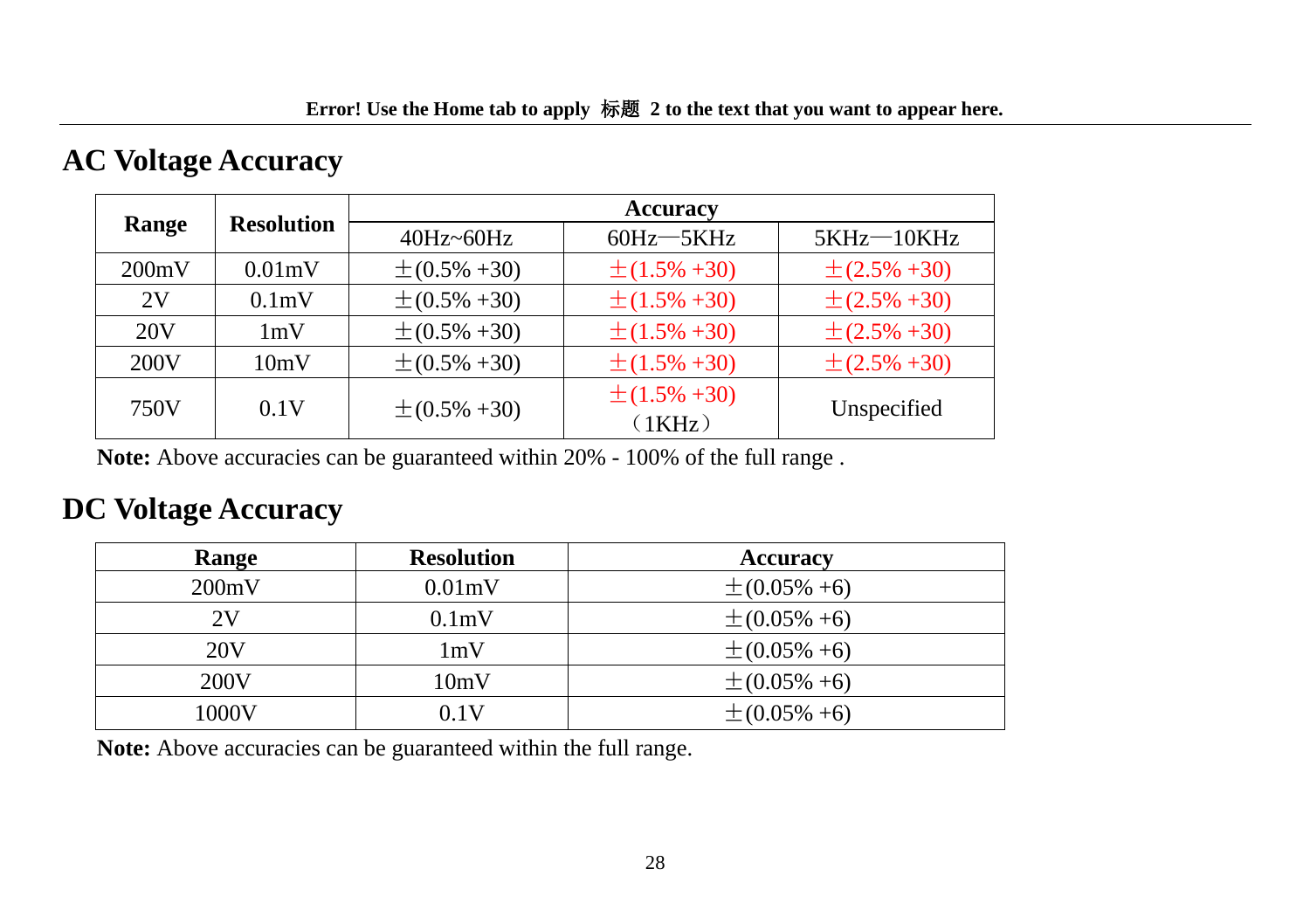#### **AC Current Accuracy**

|              |                   | <b>Accuracy</b>                |                    |                    |  |  |  |
|--------------|-------------------|--------------------------------|--------------------|--------------------|--|--|--|
| Range        | <b>Resolution</b> | $40\text{Hz} \sim 60\text{Hz}$ | $60Hz \sim 1KHz$   | $1KHz \sim 5KHz$   |  |  |  |
| $200 \mu A$  | $0.01 \mu A$      | $\pm (0.8\% + 30)$             | $\pm (1.0\% + 30)$ | $\pm (1.2\% + 30)$ |  |  |  |
| $2000 \mu A$ | $0.1 \mu A$       | $\pm (0.8\% + 30)$             | $\pm (1.0\% + 30)$ | $\pm (1.2\% + 30)$ |  |  |  |
| 20mA         | $1 \mu A$         | $\pm (0.8\% + 30)$             | $\pm (1.0\% + 30)$ | $\pm (1.2\% + 30)$ |  |  |  |
| 200mA        | $10 \mu A$        | $\pm (0.8\% + 30)$             | $\pm (1.0\% + 30)$ | $\pm (1.2\% + 30)$ |  |  |  |
| 10A          | 1mA               | $\pm (1.0\% + 30)$             | $\pm (1.5\% + 30)$ | $\pm (2 \% + 30)$  |  |  |  |

**Note:**Above accuracies can be gurranteed within 20% - 90% of the full range.

#### **DC Current Accuracy**

| Range        | <b>Resolution</b> | <b>Accuracy</b>    |
|--------------|-------------------|--------------------|
| $200 \mu A$  | $0.01 \mu A$      | $\pm (0.15\% +15)$ |
| $2000 \mu A$ | $0.1 \mu A$       | $\pm (0.15\% +15)$ |
| 20mA         | $1 \mu A$         | $\pm (0.15\% +15)$ |
| 200mA        | $10 \mu A$        | $\pm (0.15\% +15)$ |
| 10A          | lmA               | $\pm (0.5\% +15)$  |

**Note:** Above accuracies can be guaranteed within the full range.

#### **Resistance Accuracy**

| ∽<br>anga<br>лаШ≥г | curacv<br>                                                    |
|--------------------|---------------------------------------------------------------|
| $200\,\Omega$      | $\sqrt{2}$<br>$\mathbf{r}$<br>$^{\bullet}$ %<br>ΊU<br>'υ<br>— |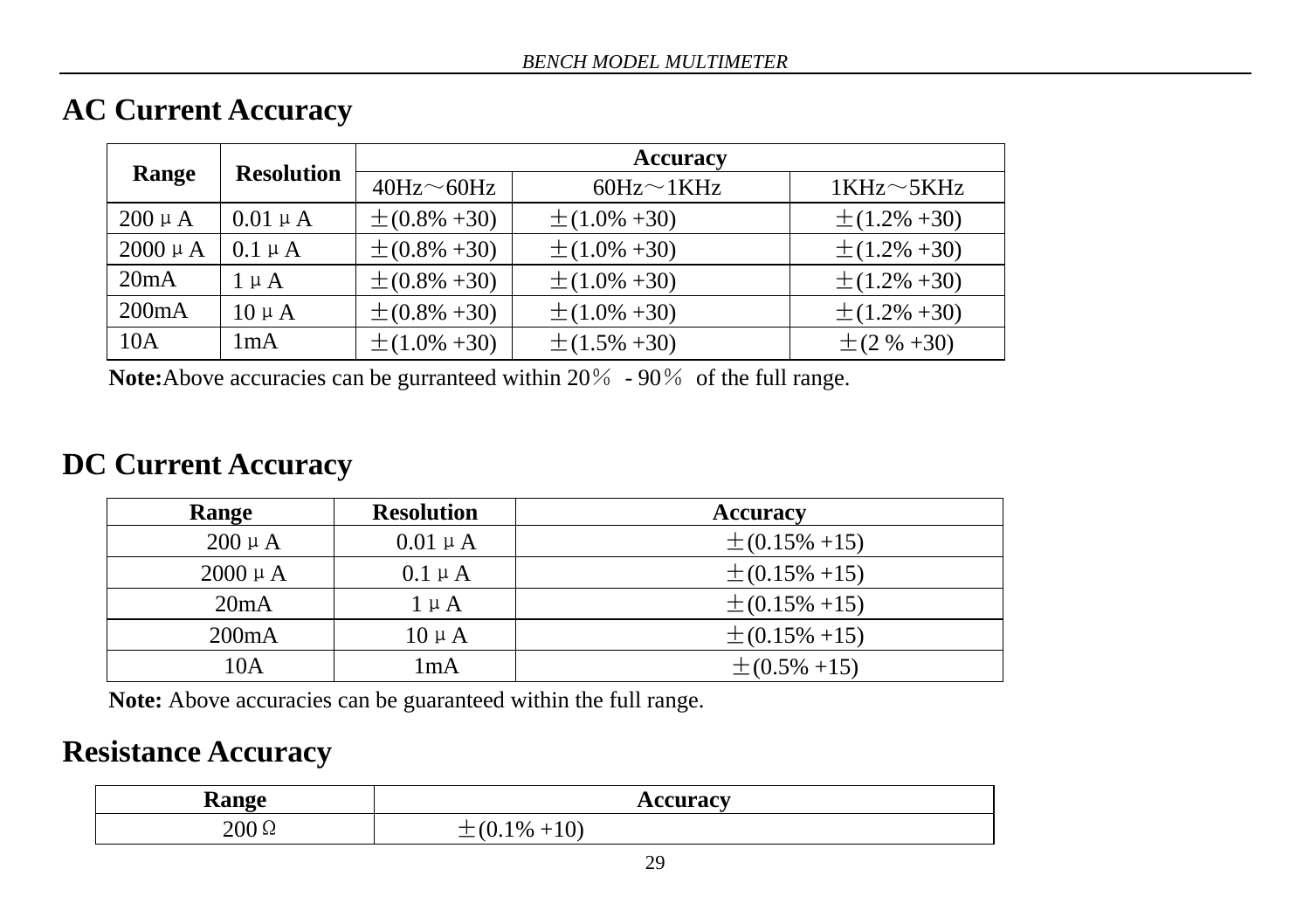| $2K\Omega$   | $\pm (0.1\% +10)$ |
|--------------|-------------------|
| $20K\Omega$  | $\pm (0.1\% + 5)$ |
| $200K\Omega$ | $\pm (0.1\% + 5)$ |
| $2M\Omega$   | $\pm (0.1\% +10)$ |
| $20M\Omega$  | $\pm (0.5\% +10)$ |
| $200M\Omega$ | $\pm (2 \% +10)$  |

**Error! Use the Home tab to apply** 标题 **2 to the text that you want to appear here.**

**Notes:** 1. Above accuracies can be guaranteed within the full range.

2.Accuracy for diode and continuity are unspecified.In Continuity Test Mode,the bluzzer will beeper if the measure value lower than 20 Ω, may or not beep if the measure value between 20 Ω and 50  $\Omega$ .not beep when the measure value higher than 50Ω

#### **Capacitance Accuracy**

| Range       | <b>Resolution</b> | <b>Accuracy</b>    |
|-------------|-------------------|--------------------|
| 20nF        | 0.01nF            | $\pm (1.2\% + 30)$ |
| 200nF       | 0.1nF             | $\pm (1.2\% + 30)$ |
| $2 \mu F$   | 1nF               | $\pm (1.2\% + 30)$ |
| $20 \mu F$  | 10nF              | $\pm (1.2\% + 30)$ |
| $200 \mu F$ | $0.1 \mu F$       | $\pm (2.2\% + 30)$ |
| $2000\mu F$ | $1 \mu F$         | $\pm (2.2\% + 30)$ |
| 20mF        | $10 \mu F$        | $\pm (2.2\% + 30)$ |
| 200mF       | $100 \mu F$       | Unspecified        |

**Notes:**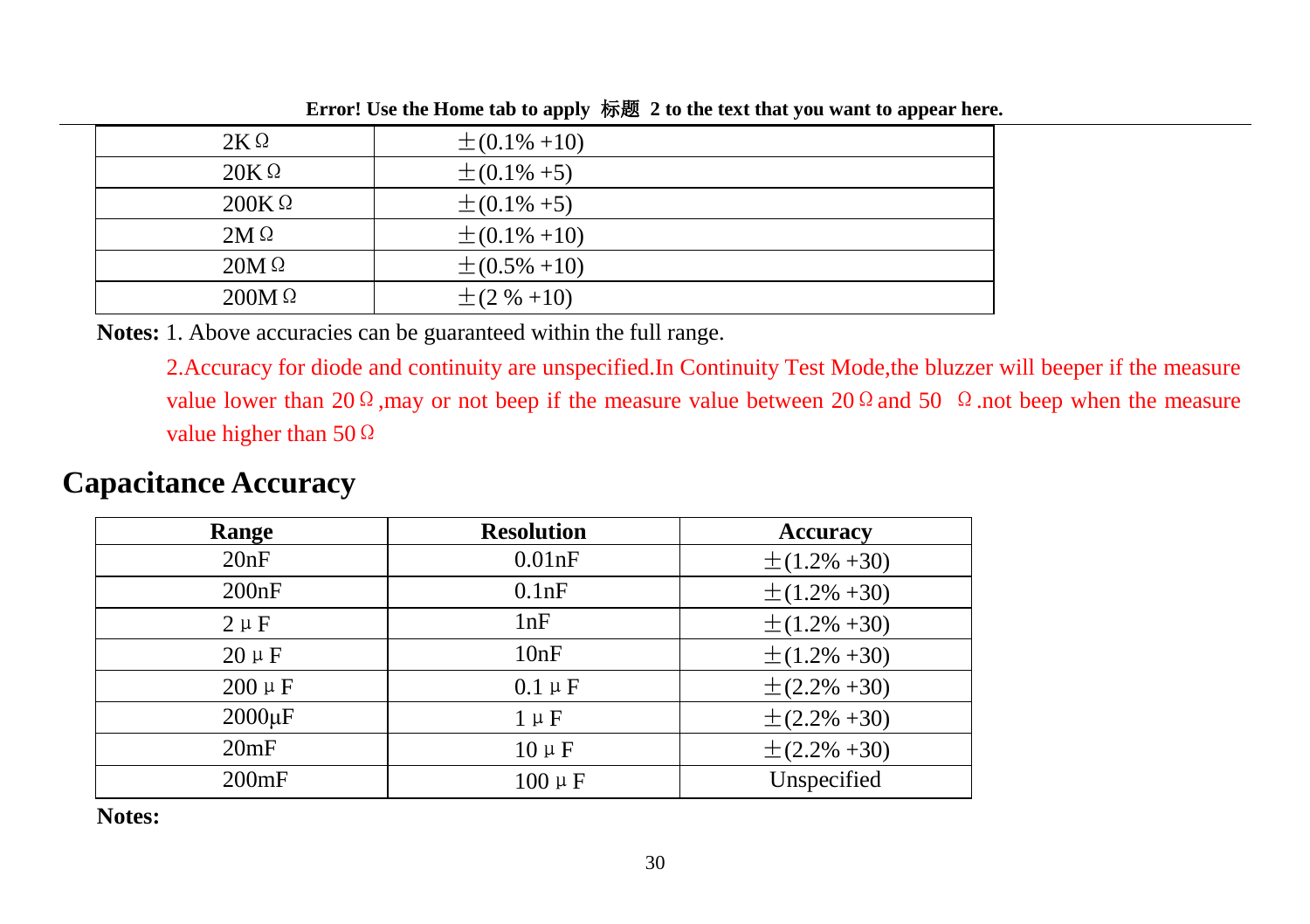- Above accuracies for film capacitor or better can be guaranteed within the full range.
- Above specification from 20nF to 2uF ranges are specified under REL mode. The reading is calibrated to zero by relative function when input is floating.

# **Logic Frequency:**

| <b>Frequency Range</b> | Signal             | Accuracy           |
|------------------------|--------------------|--------------------|
| 20Hz $\sim$ 220MHz     | Vpp 3V square wave | $\pm (0.06\% +10)$ |

# **Linear Frequency:**

|                    | <b>Sensitivity (TRMS sine wave)</b><br>AC. |                 |
|--------------------|--------------------------------------------|-----------------|
| <b>Input Range</b> | 5Hz~10KHz                                  | 10KHz~100KHz    |
| 200mV              | 5mV                                        | 10mV            |
| 2V                 | 50mV                                       | 100mV           |
| 20V                | 500mV                                      | 1000mV          |
| 200V               | 5V                                         | 10 <sub>V</sub> |
| 750V               | 50V(Note 1)                                | Unspecified     |
| $200 \mu A$        | $5 \mu$ A(Note 1)                          | Unspecified     |
| $2000 \mu A$       | $50 \mu$ A(Note1)                          | Unspecified     |
| 20mA               | $50 \mu$ A(Note 1)                         | Unspecified     |
| 200mA              | 5mA(Note 1)                                | Unspecified     |
| 10A                | 500mA(Note1)                               | Unspecified     |

**Note 1:** Freqency response 50Hz~10KHz.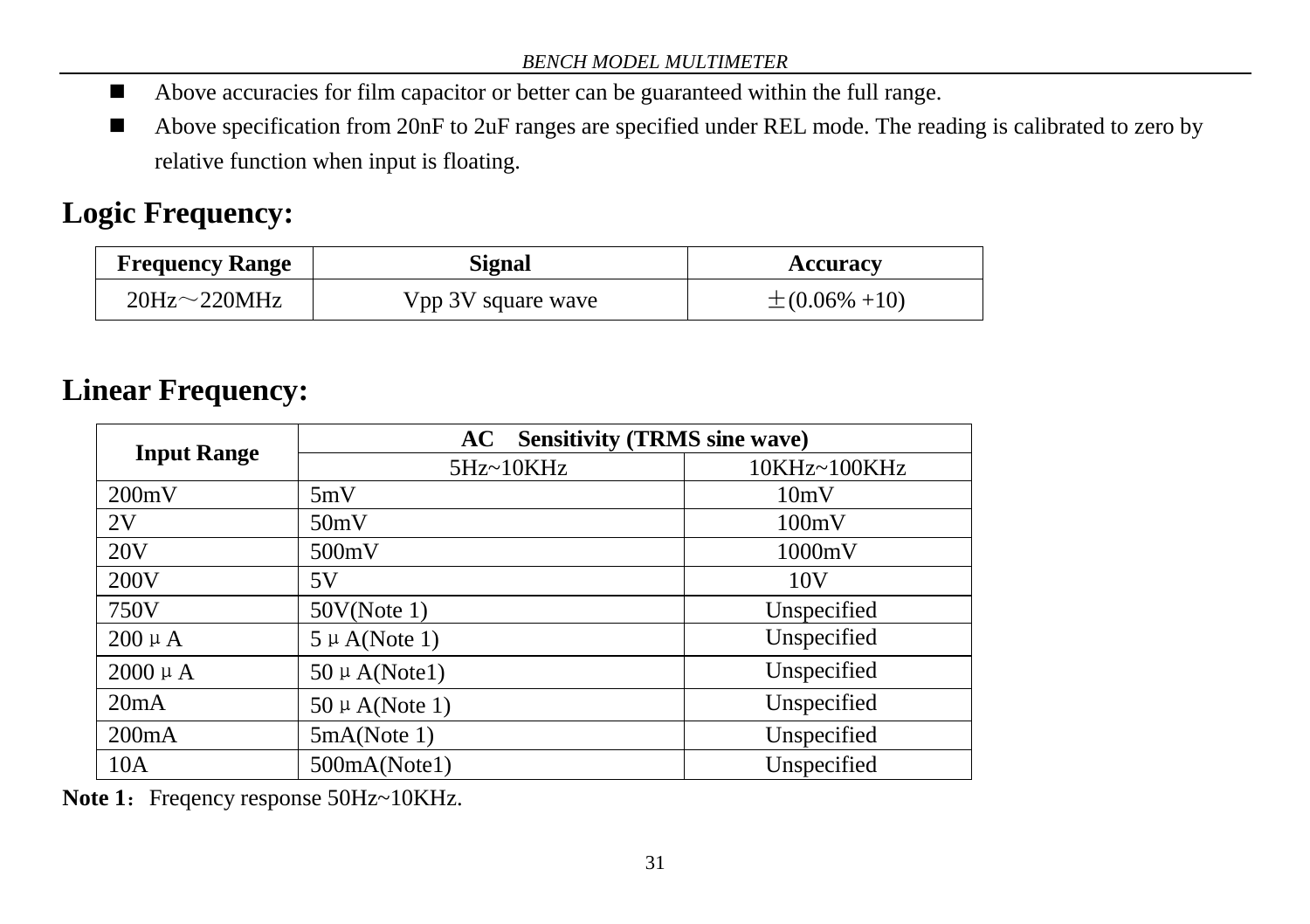#### **Duty**

| <b>Duty Scale</b>                    | Accuracy |
|--------------------------------------|----------|
| $5\%$ ~ $\sim$<br>$\sim$ 0.1<br>$\%$ | 0%       |

#### **ClAMP**

| Range             | <b>Resolution</b> | <b>Accuracy</b>    |
|-------------------|-------------------|--------------------|
| DC 220A           | 0.01A             | $\pm$ (0.1%+10)    |
| DC 2200A          | 0.1A              | $\pm (0.1\% + 10)$ |
| AC 220A (50~60Hz) | 0.01A             | $\pm(1\% + 30)$    |
| AC 2200A(50~60Hz) | 0.1 A             | $\pm(1\% + 30)$    |

#### **Temperature**

| Range                                                        | <b>Resolution</b> | ceuraev<br>Allui al |
|--------------------------------------------------------------|-------------------|---------------------|
| 1300°C<br>$20^{\circ}$<br>$\sim$<br>$\overline{\phantom{0}}$ | $\sim$<br>◡       | 0/2                 |

**Note:** Accuracies apply following 90 minutes settling time after a change in the ambient temperature of the instrument.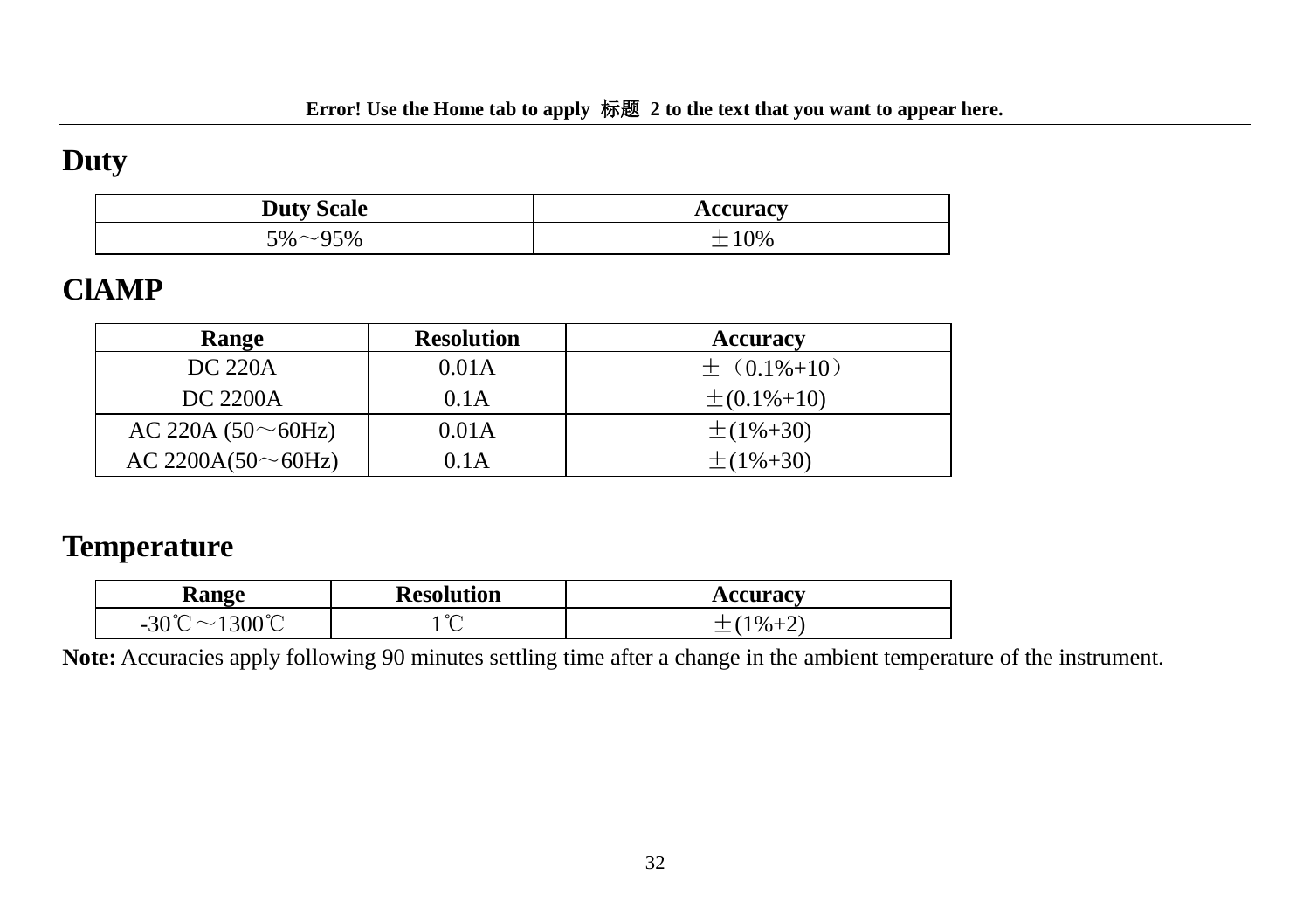# *Chapter 5 Maintenance*

## <span id="page-34-1"></span><span id="page-34-0"></span>**Introduction**

Repairs or servicing not covered in this manual should only be performed by qualified personnel.

# <span id="page-34-2"></span>**Replacing the Fuse**

Use the following procedure to examine or replace the multimeter of fuses:

- Turn the power switch to off, and remove the power cable from live power source.
- Disconnect test leads from any live source, turn the rotary switch to off, and remove the test leads from the input terminals.
- Open the tools cover on the top cover, and open the fuse cover in the tool case.
- Remove the blown fuse, replace with fuse of the same size and rating. Make sure the new fuse is centered in the fuse holder.
- Replace the blown fuse with same ratings. The A input terminal is protected by a F10A/250V fast blow ceramic fuse,  $\Phi$ 6  $\times$ 32mm. The mA input terminal is protected by a F300mA/250V fast blow fuse,  $\Phi$ 5 $\times$ 20mm..
- Fuse rarely need replacement and blow almost always as a result of the operator's error.
- Never use the bench multimeter unless the fuse cover is in place and fastened fully.

**Note:** To avoid electrical shock, disconnect the test leads and any input signals before replacing the fuses. Replace only with same type of fuses. The **A** input terminal is protected by a F10A/250V fast blow ceramic fuse. The **mA** input terminal is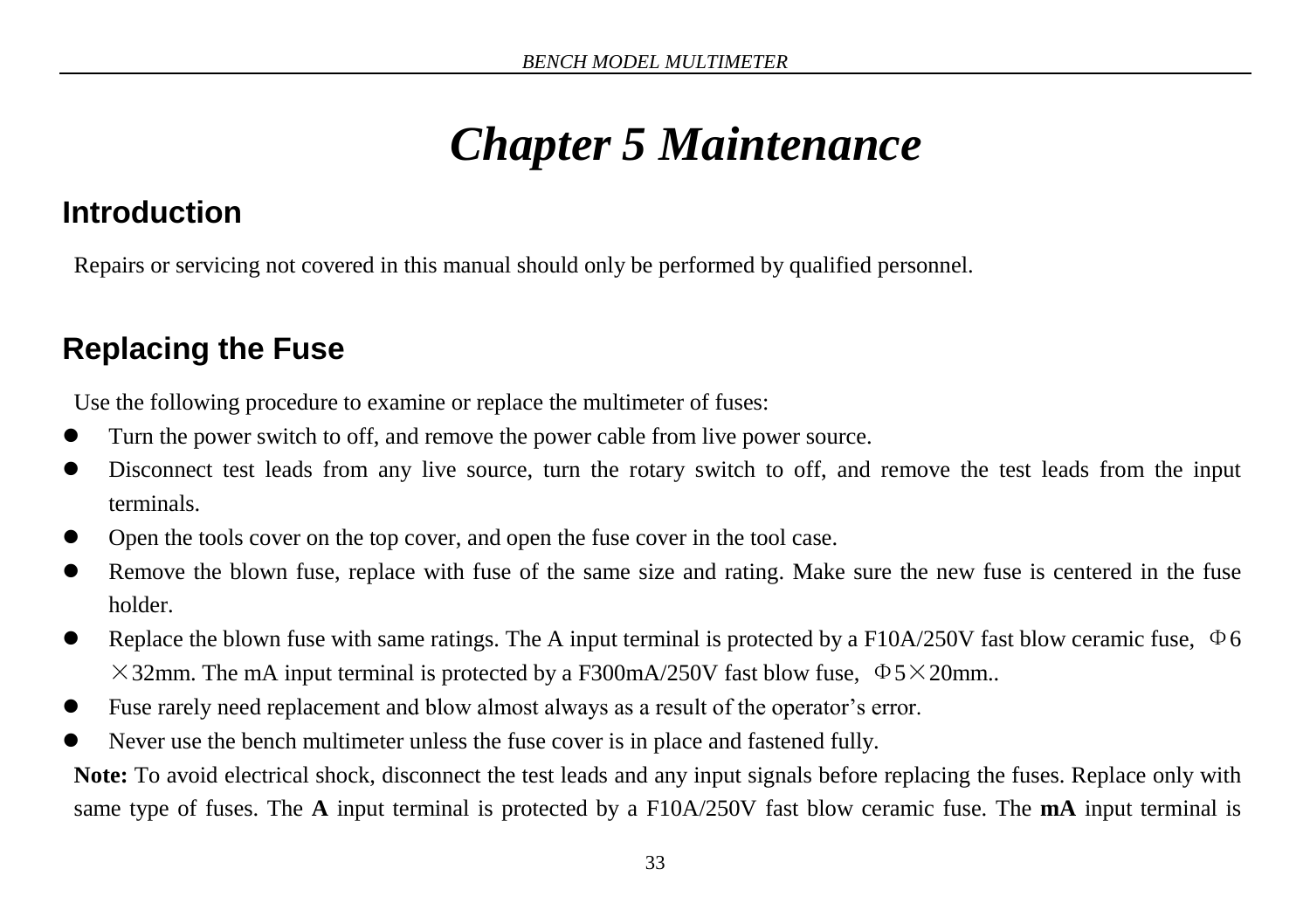protected by a F300mA/250V fast blow fuse.

# <span id="page-35-0"></span>**Replacing the Power Fuse**

Use the following procedure to examine or replace the power fuses:

1. Turn the power switch to off, and remove the power cable from live power source.

2. Disconnect test leads from any live source, turn the rotary switch to off, and remove the test leads from the input terminals.

3. Replace the power fuse from the supply power inlet with fuse. Replace the blown fuse with same ratings.

4. The power fuse:  $100mA / 250V$ , Fast,  $\Phi$ 5×20mm.

**Note:** To avoid electrical shock, disconnect power cable from live power source , and remove the test leads and any input signals before replacing the power fuses. Replace only with same type of fuses.

# <span id="page-35-1"></span>**Replacing the Battery**

When the multimeter displays the " $\Xi$ " mark, the battery must be replaced to maintain proper operation. Use the following procedure to replace the battery:

- Disconnect test leads from any live source, turn the rotary switch to off, and remove the test leads from the input terminals.
- Remove screws on the battery cover and open the case.
- Remove the exhausted battery and replace with a new equivalent 9 voltge battery.
- Two types of batteries are used in the bench multimeter: one of is a NEDA 1604 6F22 006P type one piece or equivalent